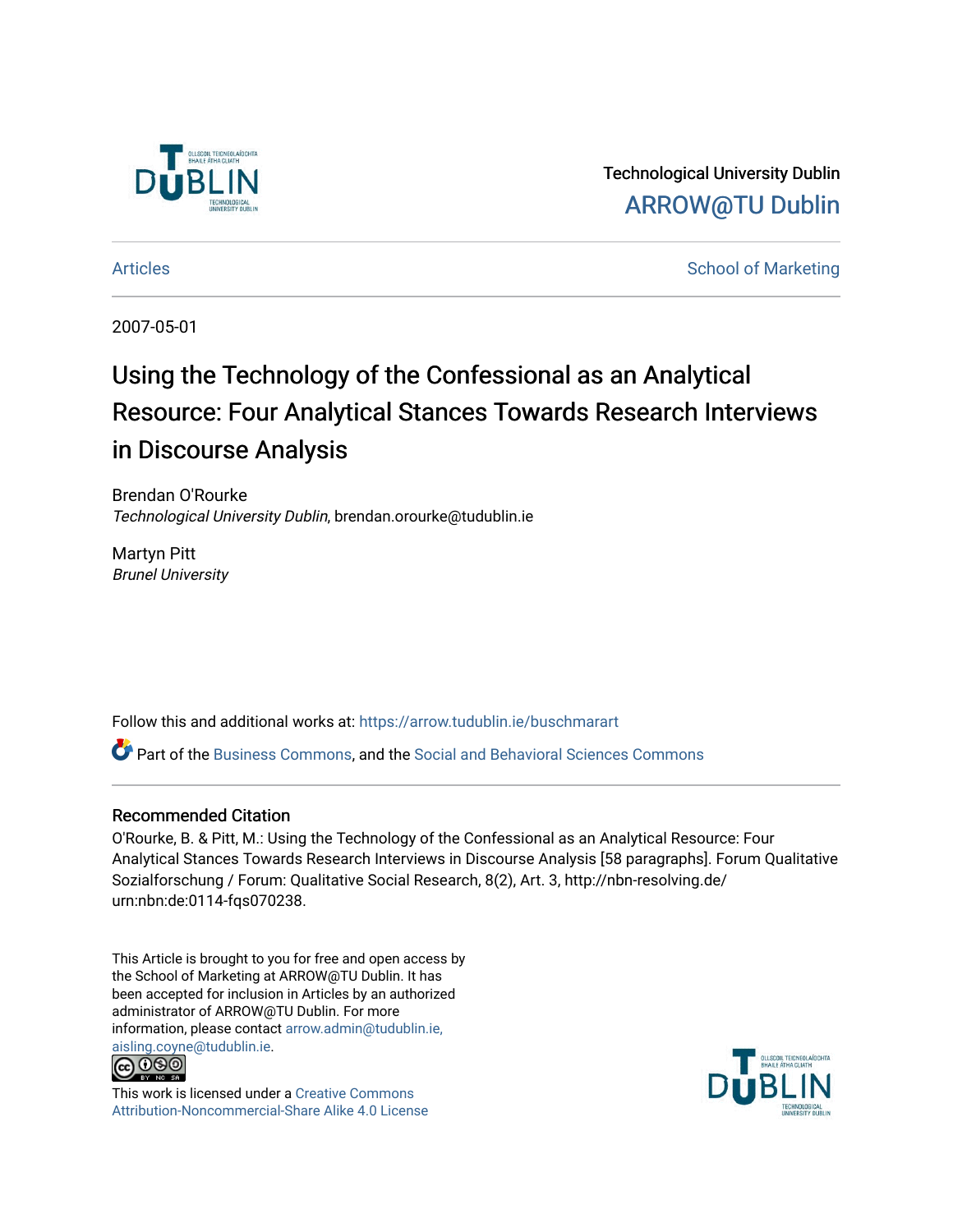#### **Using the Technology of the Confessional as an Analytical Resource: Four Analytical Stances Towards Research Interviews in Discourse Analysis**

#### Brendan K. O'Rourke & Martyn Pitt

Among the various approaches that have developed from FOUCAULT's work is an Anglophone discourse analysis that has attempted to combine Foucaultian insights with the techniques of Conversation Analysis. An important current methodological issue in this discourse analytical approach is its theoretical preference for "naturally occurring" rather than research interview data. A Foucaultian perspective on the interview as a research instrument, questions the idea of "naturally-occurring discourse". The "technology of the confessional" operates, not only within research interviews, but permeates other interactions as well. Drawing on FOUCAULT does not dismiss the problems of the interview as research instrument rather it shows they cannot be escaped by simply switching to more "natural" interactions. Combining these insights with recent developments within discourse analysis can provide analytical resources for, rather than barriers to, the discourse analysis of research interviews. To aid such an approach, we develop a four-way categorisation of analytical stances towards the research interview in discourse analysis. A demonstration of how a research interview might be subjected to a discourse analysis using elements of this approach is then provided.

discourse analysis, Foucault, technology of the confessional, naturally occurring data, research interviews

#### **1. Introduction**

FOUCAULT's work has inspired and influenced various differing theoretical and empirical approaches to discourse analysis. One of these approaches in the Anglophone world is, rather imperialistically, referred (e.g. WOOFFIT, 2005) to as "Discourse Analysis" (DA). A central tendency in this approach can be traced back to the sociology of GILBERT and MULKAY (1984), through the social psychology of POTTER and WETHERELL (1987) to the work of authors like WOOD and KROGER (2000). Around this central tendency, and in tension with it, have been various approaches including the Critical Discourse Analysis of FAIRCLOUGH (1992), HARRÉ and GILLET's discursive psychology (1994) and BAXTER's (2003) Feminist post-structuralist discourse analysis. While accepting that the appellation DA in this sense is rather imperial we deploy it here because it captures a key feature of this Anglophone DA's approach: Its eclectic roots and on-going engagement with, indeed its absorbing embrace of, diverse approaches. The way DA has drawn on different sources has not been without its critics (e.g. SOYLAND & KENDALL, 1997). At times DA's understandings has been based on highly particular interpretations of the sources concerned. For example, the influence of FOUCAULT was initially traced in DA through a work BURTON and CARLEN (1979) that GILBERT and MULKAY (1984, p.15) describe as seeing in official government publications "a language of class domination operating as an ideological legitimisation of the state". Nevertheless DA has attempted to develop its approach using FOUCAULT's work, drawing particularly heavily on a Foucaultian approach to the self (e.g. POTTER & WETHERELL, 1987, p.109). While trying to keep its synthesising nature by, for example, engaging with more critical approaches to understand context (WETHERELL, 1998), DA has also been keen to have "articulated a sustained empirical programme" (POTTER & WETHERELL, 1987, p.31). This orientation to detailed empirical study of contemporary interaction has meant DA has tended to draw heavily on the techniques of Conversation Analysis (CA). DA has neglected the historical aspect so central in FOUCAULT's approach (KENDALL & WICKHAM, 1999; HOOK, 2001). However, in one area where DA has been united, its suspicion of the research interview, historical argument has been atypically strong. We argue in this paper that DA's methodology concerning interviews can benefit from drawing more heavily on its Foucaultian roots. [1]

In the social sciences generally, the research interview is a commonly used and a theoretical celebrated method of research often seen as an inherently emancipatory research instrument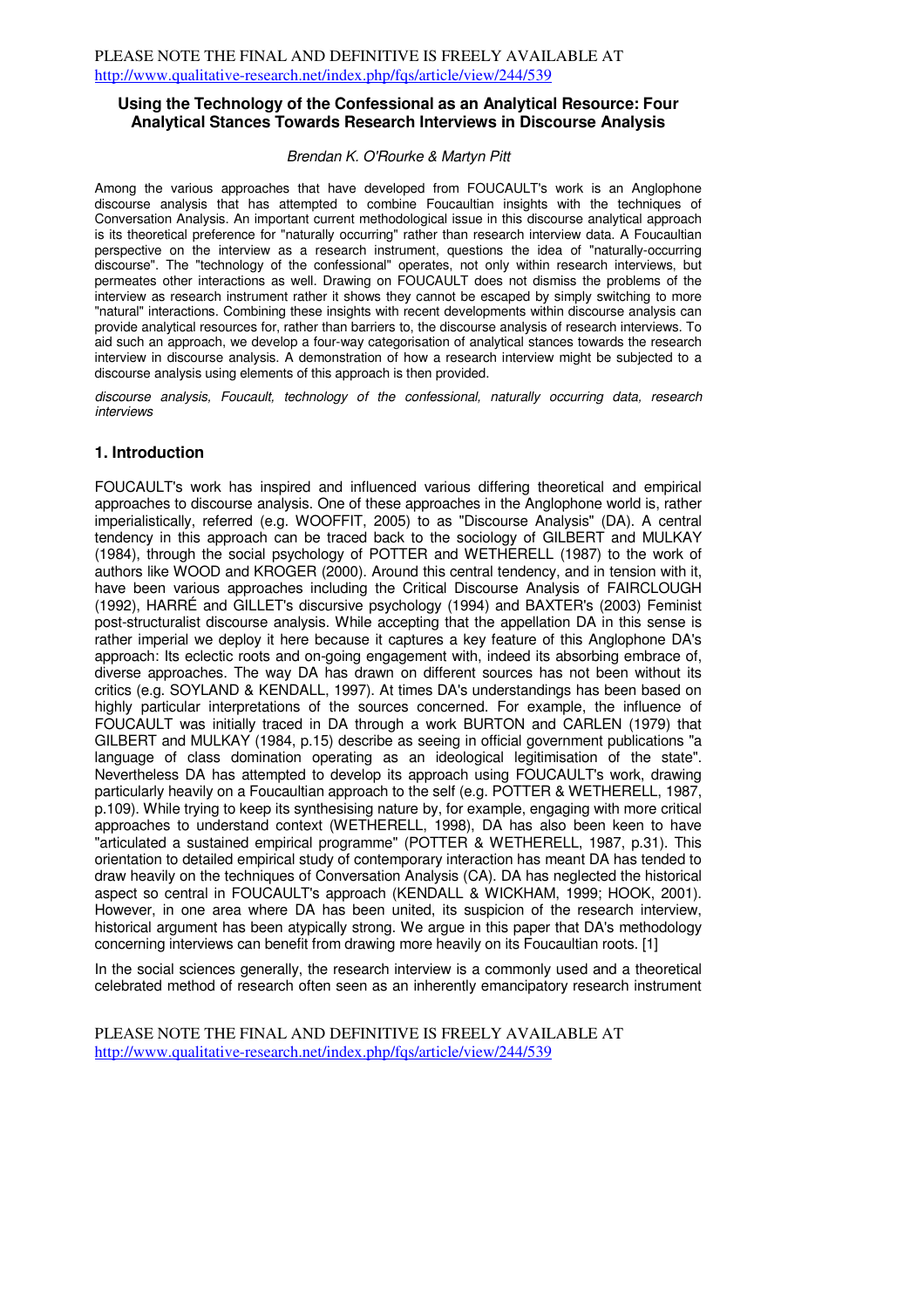(see BRINKMANN & KVALE, 2005 for a critical review). FOUCAULT (1978, p.60) warns against such romantic notions:

"one has to have an inverted image of power in order to believe that all these voices which have spoken so long in our civilization—repeating the formidable injunction to tell what one is and what one does, what one recollects and what one has forgotten, what one is thinking and what one thinks he is not thinking—are speaking to us of freedom." [2]

This critique is part of a more general Focaultian critique of confession and its progeny, (including the interview) as made, for example, in FOUCAULT (1978, pp. 57-73). FOUCAULT's warning against the emancipatory view is echoed in the more conversation analytical end of DA by an uncharacteristically historical but very influential argument within DA that condemned the interview as, " … an implicit endorsement of the contemporary culture, and [as a method that] does not offer a vantage point from which to question its taken-for-granted modes of reproduction" (ATKINSON & SILVERMAN, 1997, p.322). ATKINSON and SILVERMAN (1997) develop their critique of the interview society independently: the only reference to FOUCAULT in their argument is to the Birth of the Clinic where FOUCAULT (1973) is more concerned with the medical examination than confession. POTTER and HEPBURN (2005) consolidate the specific DA arguments against the current practice of the research interview in social science. Thus we can see that despite the diversity of DA it does indeed look at interview material in a way that is both unified and distinctive. These commonalities explain the unusual but unified DA suspicion of interviews. These commonalities also allow a meaningful discussion of DA and the research interview. [3]

Despite its suspicion of the research interview, DA work frequently uses interview data (examples include KNIGHTS & MORGAN, 1995; WIDDICOMBE & WOOFFITT, 1995; HARDY, PALMER & PHILLIPS, 2000; MCAULEY, DUBERLEY & COHEN, 2000; VAARA, 2002). So there is a tension within DA between methodological concern and frequent research practice. Using FOUCAULT's historical understanding of the confessional nature of the interview and an understanding of why interviews were seen as undesirable in DA's early history, we cast light on the use of the research interview. This combined with recent methodological developments (e.g. SPEER & HUTCHBY, 2003), together with an acceptance that the technology of the confessional is now all pervasive in society, lead us to urge a more pragmatic but more self-conscious use of the interview within DA. To achieve this we structure the rest of this article as follows: In the next section we consider what DA means by "unnaturalness" in its understanding of the interview, identify the component meanings of this "unnaturalness" and argue that the force of the term "unnatural" as pejorative in DA is somewhat anachronistic. Next we look at how, despite being labeled as "unnatural", the research interview is used in various forms of DA and we propose a four-way categorisation of the analytical stances towards the research interview in DA. We then take a deeper look at one way DA has looked at research interviews, namely, when DA has explicitly examined the research interview as topic (our "Type I"). The insights thus gained are used in the empirical section of the paper to show that Type I analysis of an interview is relevant to analysing an interview from a Type S analysis (a different type of discourse analytical stance in our categorisation). After this empirical demonstration, we draw out some implications of our arguments. [4]

# **2. Constructing Research Interviews as Notably Unnaturally**

This section discuses objections DA has had to using research interviews. This involves initially looking at how the idea of "naturally-occurring" data became important in DA and in particular how CA provided a specific view of the natural interaction idealised as "ordinary conversation". Next we will look at how CA claimed that "ordinary conversation" provided a natural or "internally" constructed context independent from the analyst. As we move to look at the involvement of the researcher in the interview we see both the influence of CA on DA's caution about the interview and how FOUCAULT's conception of the truth-event can recast the issues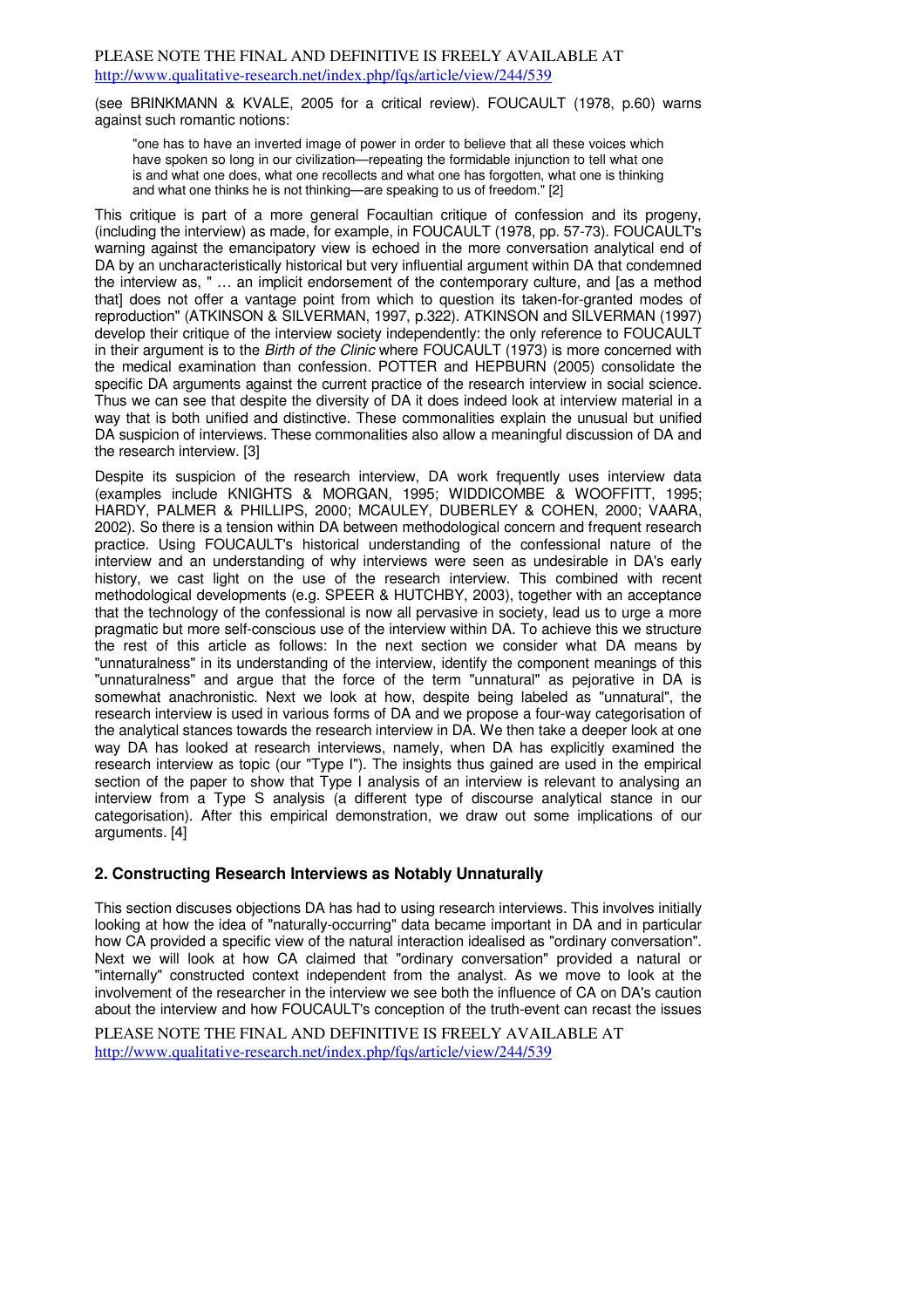in a more helpful way. As we conclude this section we see how FOUCAULT's "technology of the confessional" allows a more specific understanding of what is happening in research interviews, while revealing that the pervasiveness of the issues involved means that merely avoiding research interview is rather futile. [5]

# **2.1 The making of "naturally occurring" discourse**

As SPEER (2002) has illustrated "naturally occurring" data has been much prized in DA. However "naturally occurring" is a particularly unfortunate term since DA shows how many phenomena are artfully and therefore unnaturally constructed. FOUCAULT's work undermines many of the things we hold as most deeply naturally and urges us "to question over and over again what is postulated as self-evident, to dissipate what is familiar and accepted …" (FOUCAULT, 1988, p.265). For "naturally occurring" data, the Foucaultian approach points to the useful of history in questioning the term. [6]

Historically the term "naturally occurring" served to distinguish DA from both ordinary-language philosophy and mainstream linguistics. Though interested in "ordinary language", WITTGENSTEIN (1998, pp.89-90) and AUSTIN (1998, p.122) used hypothetical statements of their own construction. "Naturally occurring" signaled that DA (including empirical work drawing on FOUCAULT's archaeological investigation of possibilities e.g. KNIGHTS & MORGAN, 1991) was not just investigating what was possible to say but was interested in what was actually said. In linguistics the focus was on studying language rules and units (langue) which were systematic. In contrast parole (speech) or language use which was context specific was not considered to be systematic in any way (DE SAUSSURE, 1983, p.14; CHOMSKY, 1998, p.305). One of POTTER and WETHERELL's (1987) objections to traditional social psychology was that it restricted the natural variability in the language of people's accounts. When SACKS, SCHEGLOFF and others found themselves interested in "speech as it is actually used" they found that "[f]or a very long time, you could not get a 'license' to study ordinary interaction closely ..." (ČMEJRKOVÁ & PREVIGNANO, 2003, p.45). This licence to study to naturally occurring language became a mark of both CA and DA. [7]

CA had at hand not only a "licence" but also a material technology to practice its study of "ordinary interaction". A technology of audio-recording was essential for the development of CA, as SCHEGLOFF admits "So, the fact of actually having the tape recorder as an available technology didn't determine anything. But it was almost certainly the case that without it we could never have had a field ..." (ČMEJRKOVÁ & PREVIGNANO, 2003, p. 18). Another piece of technology that also played an important role in the development of CA was the telephone. As SACKS developed CA he found himself working a lot with the telephone

"… an object introduced into the world 75 years ago. And it's a technical thing which has a variety of aspects to it. It works only with voices… Now what happens is, like any other natural object, a culture secretes itself onto it in its well-shaped ways" (SACKS, 1995, p.548). [8]

Notwithstanding the assumption that a culture's "well-shaped ways" will not be too disturbed by this technology, the telephone was the median in which a lot of CA's "natural" conversations took place. Thus these "natural conversations" were worked on using an "only with voices" technology. [9]

The necessity of audio recording technology and the dominance of telephone "audio-only" conversation in the development of CA idealised the telephone conversation as the ordinary conversation. It became the standard of naturally occurring interaction. Anytime DA studied interactions it drew heavily on its CA influences so this ideal of ordinary conversation spread throughout DA generally. [10]

#### **2.2 How "ordinary conversation" became the "natural" context for all interactions**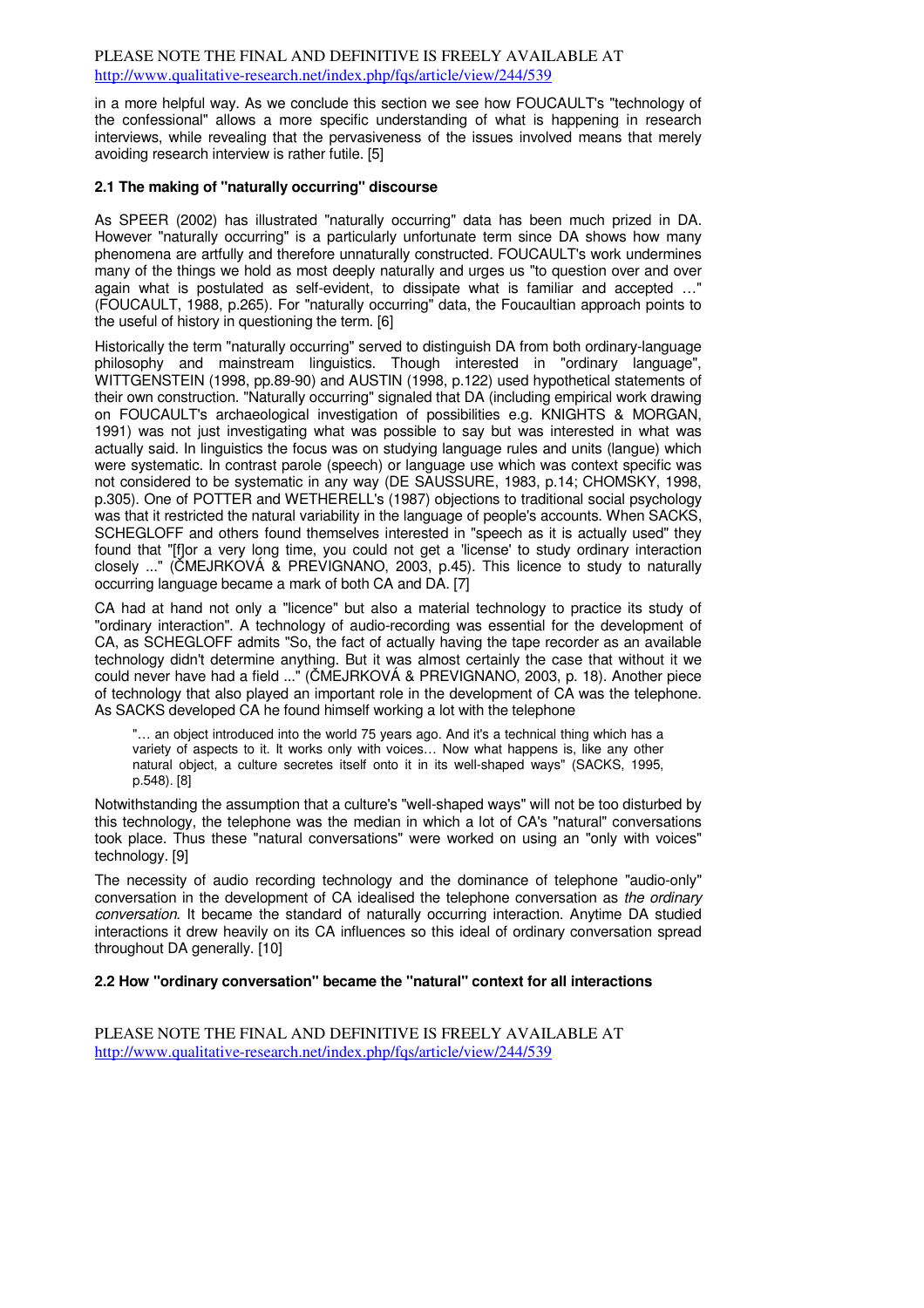The idea of how to deal with the context of any interaction is a key issue in DA. CA claims it provides an objective standpoint from which context can, at least initially, be handled. This solid point from which CA can get a context of an interaction, "... is not external, as in the classical imagery. It is *internal* to the object of analysis itself ..." (SCHEGLOFF, 1997, p.185; italics in the original). While this has been a matter of some dispute (SCHEGLOFF, 1997; SCHEGLOFF, 1998; WETHERELL, 1998; BILLIG, 1999; SCHEGLOFF, 1999a, 1999b, 1999c), the potency of the ideal of ordinary conversation as the natural standard of interaction within DA has gained much from this CA claim. Thus in dealing with the disapproval of the interview as non-natural interaction it is useful to further examine CA's claims in this regard. We argue that that the solid point from which CA claims to analyse interaction is not completely "internal to the object of analysis", and necessarily imports (like all other approaches) prior theories about context. In the case of CA this prior theory depends on participants in an interaction orienting themselves to ideals of "ordinary conversation". [11]

CA's solid point is the idea that interactional participants orient to the context of generic conversational features: "… one can say that 'conversation' is talk-in-interaction produced by the participants' orientation to, and implementation of, the generic organizations for conversation …" (SCHEGLOFF, 1999a, p.412). It is worth quoting Harvey SACKS, the father of CA, at some length to get behind this idea of conversation as an orientation to a generic collection of invariant features that CA has identified:

"They [formal features of a conversation] are not features that vary with, e.g., the number of participants to a conversation. They hold for single conversations across whatever n participants there are for the conversation, and across changes in the personnel of a given conversation. They hold across various other compositional features of the parties. I don't know which features they don't hold across, but they seem to hold across things like: sex, occupation, political persuasion, etc. That is to say, it's not a peculiar feature of, e.g., male conversation or female conversation or female-male conversation that one party talks at a time and speaker change recurs. They hold also across types of conversations—argument, business talks, whatever else. They hold across the parts of a conversation—beginnings, middles, ends. They hold across topics. They seem to be, then, rather general, formal features of a conversation" (SACKS, 1995, p.34; italics in original). [12]

FOUCAULT's historical perspective suggests a feature that the formal rules of conversation might not hold across: the time across which an apprautus might change. That SACKS is disinclined to worry about such features is seen his assumption that the world is largely unchanged by, for example, the introduction of the technology of the telephone: "Where what happens is that the object is made at home in the world that has whatever organization it already has" (SACKS, 1995, pp.548-549; our emphasis). FOUCAULT is wary of such unchanging givens:

"Moreover, this a priori does not elude historicity: it does not constitute, above events, and in an unmoving heaven, an atemporal structure; it is defined as the group of rules that characterise a discursive practice: but these rules are not imposed from the outside on the elements that they relate together; they are caught up in the very things that they connect; and if they are not modified with the least of them, they modify them, and are transformed with them ..." (FOUCAULT, 1972, p.127). [13]

Our argument is not that the norms of ordinary conversation do not form a relevant context from which many interactions can, and should, be usefully analysed. Such a position would ignore the genius of SACKS and SCHLEGLOFF in exposing the very relevant, but not only, context of ordinary conversation. Nonetheless, it seems that the insights yielded by CA provide a resource for the analysis of what is going on in interviews rather than an argument that interview data or any other data cannot or should not be studied because of its alleged unnaturalness. [14]

#### **2.3 Research interviews are researcher involved: Interview as truth-event**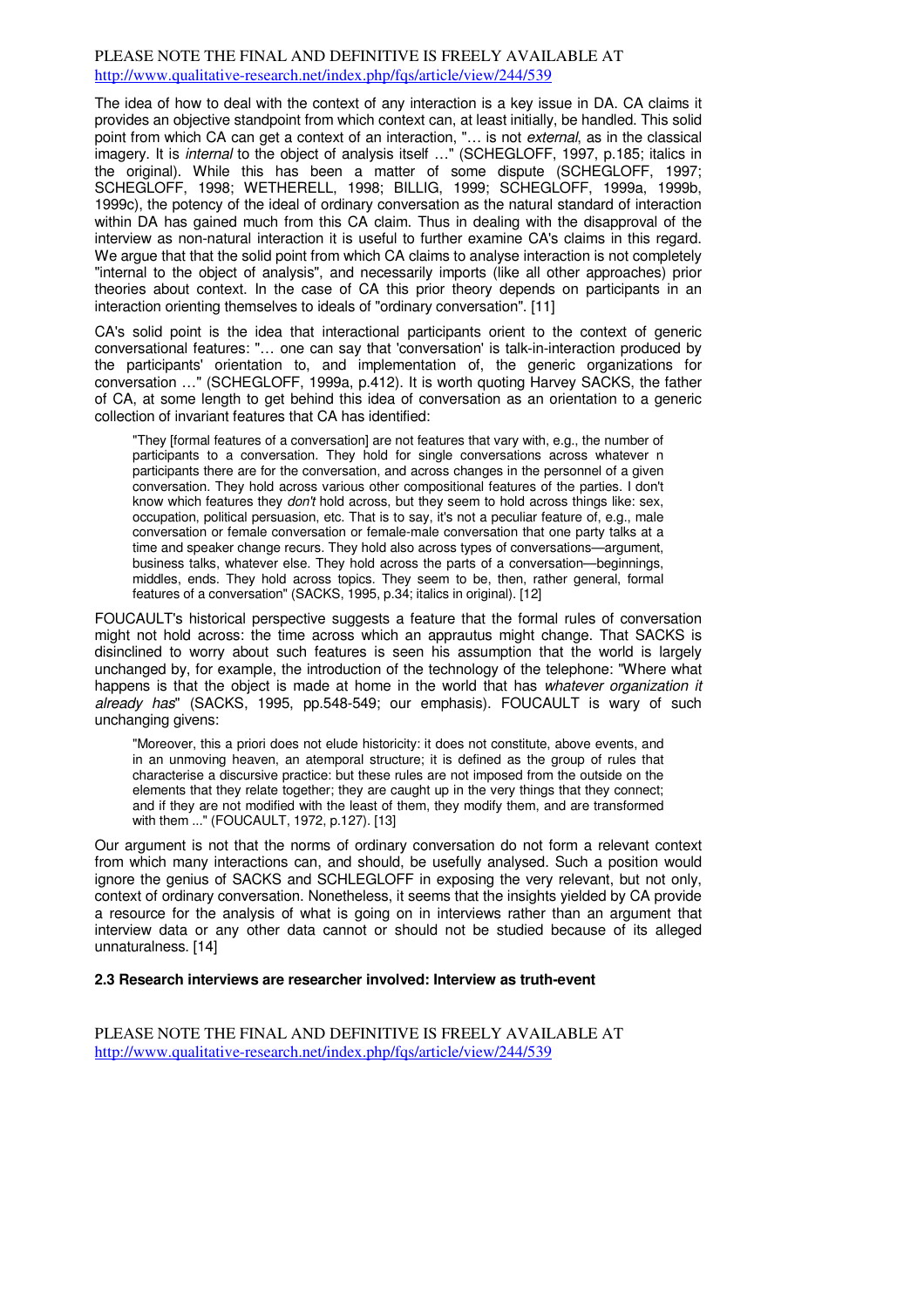Another dimension of the "naturally occurring" conception of discourse is the level of researcher involvement (POTTER & WETHERELL, 1995; SPEER, 2002). One strategy for dealing with researcher involvement is to aim for data that might pass POTTER's (2002, p.541) "dead social scientist" test: the interaction would have been the same even if the social scientist died before the interaction took place. The "dead social scientist" test is related to the idea of a discoverable universally available demonstrative truth that claims to have no relationship to the individual who produces it. Thus the "dead social scientist test" aims to make the researcher objective, however

"the supposedly universal subject of knowledge is really only an individual historically qualified according to certain modalities, and that discovery of truth is really a certain modality of truth; putting what is given as the truth of observation or demonstration back on the basis of rituals, of the qualifications of the knowing individual, of the truth-event system, is what I call the archaeology of knowledge" (FOUCAULT, 2006, p.238). [15]

While work has been produced near this "dead researcher" ideal (e.g. the clever use of consumer helpline data in TORODE, 1995), for much of DA however approaching the ideal of no researcher involvement has been problematic in practice, as even awareness of a recording device can have "unnatural" effects on interactants. SPEER and HUTCHBY not only confirm the presence of such effects but also provide a discursive analytical purchase on them:

"Instead of seeing the presence of a recording device as necessarily contaminating what would otherwise be a pristine occasion of real-world interaction … social scientists should investigate precisely what it is that participants are doing when they orient to being recorded …" (SPEER & HUTCHBY, 2003, p.317). [16]

Extrapolating the work of SPEER and HUTCHBY (2003) an alternative discourse analytical strategy can be discerned: to embrace the presence of the researcher in the interaction. The researcher can no longer be seen as entering into the interaction only in such a way as to reveal what was and would "naturally" be going on if the researcher were absent. Rather the researcher is inherently part of an "active interview" (HOLSTEIN & GUBRIUM, 1997, p.122). Such an approach can also adapt SPEER and HUTCHBY's (2003) analytical use of the recorder device as discursive resource by viewing the presence of the researcher as analytical resource. Clearly this "interactive social scientist" approach allows to DA deal with researcherinvolved interviews. Even those who think that researcher-involved interviews are relied on too much, argue that it is important that any interviewer activity is considered in analysis (POTTER & HEPBURN, 2005). Here DA is taking account to some degree of Foucaultian concerns. [17]

A key issue, in preferring either the dead or interactive social scientist strategy, is how much one is prepared to depend on researchers' interpretations and constructions of their research. The dead social scientist strategy has advantages: The researcher's agenda is not injected into the interaction in hard to explicate ways. The resources of the "naturally occurring" actors whose "… own ability to artfully (and very helpfully) poke holes in each others' positions to reveal their constructed nature" (POTTER & WETHERELL, 1987, p. 162) are not displaced or disabled by the presence of a researcher. The absence of the researcher from the studied interaction means analytical claims must be made without any apparent privileged insight into the interaction, free from any bias formed by non-transcribed impressions taken from the interaction. In contrast, with active researcher-involvement in the studied interaction, the analyst acts as interpreter twice: once as a participant in the interaction and secondly in the subsequent analysis of the interaction. The level of subjectivity of analysis might be said to have doubled. On the other hand, one might also say that the opportunity for the researcher to explore the discourse has also doubled. In such circumstances, SPEER and HUTCHBY (2003) along with HOLSTEIN and GUBRIUM (1997) give us an approach that can make that exploration rigorous. When the interviewer is also an analyst there is also a greater test, namely that the interpretation has to cohere with the non-textual impression formed of the interview by the interviewer-analyst. Of course this involves a level of trust in the researcher. This is a basic issue concerning the role of interpretation in DA. Some seem to wish to "delete the researcher" (to adapt POTTER & HEPBURN's 2005 phrase) from DA: In the dead social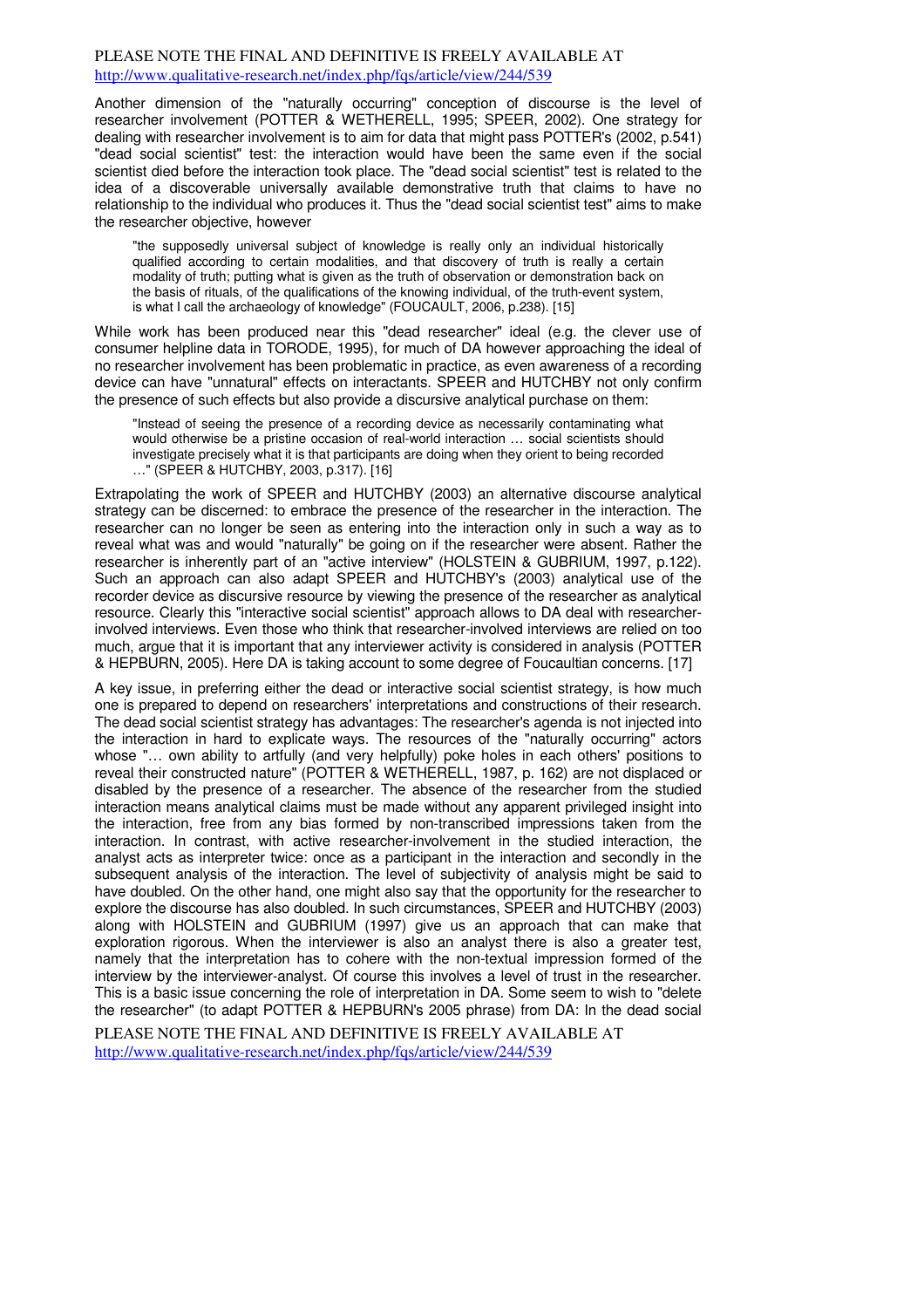scientist strategy, any role for interpretation by the researcher that is not demonstrable in the transcript seems to be denied. We agree that arguing transparently from data is desirable. However there are many slips between cup and lip: analytical arguments are traced for the reader not from the interaction per se but from a researcher construction of it. Theoretically these constructions can never be neutral (ASHMORE & REED, 2000). For example, in practice the more detailed the construction of a transcript the more errors there are likely to be—and it is doubtful that such errors would be entirely unbiased. [18]

If one is prepared to recognise the interpretative and interactive involvement of the researcher, the interactive scientist strategy can yield rich insights from research interviews. These richer insights ought to involve a more explicit acknowledgement of, and critical reflection on the ineradicable role of the researcher in constructing research. DA provides good analytical resources available for such critical reflection on researcher-involved interviews. To use such resources we must acknowledge that an interview is in Foucaultian terms a truth-event, rather than an ever-present universally truth: "We could call this discontinuous truth the truththunderbolt, as opposed to the truth-sky that is universally present behind the clouds" (FOUCAULT, 2006, p.235). [19]

## **2.4 The technology of the confessional, the interview society and research interviews**

Research interviews, because they are interviews, are said to risk uncritically reflecting "a wider cultural preoccupation with the interview and personal revelation as a technology of biographical construction" (ATKINSON & SILVERMAN, 1997, p.305). This "cultural preoccupation" seems to makes interviews particularly unnatural and so unsuitable for social scientific analysis in the "interview society". This implication seems to rely on the power of the interview society being peculiarly confined to the interview situation. Yet the kind of concerns that ATKINSON and SILVERMAN (1997) express regarding the interview society extend now to many other forms of interaction, as they themselves admit "Beyond the confines of the social sciences, the confessional voice is thoroughly characteristic of the interview society" (ATKINSON & SILVERMAN, 1997, p.314). So the personal revelation is not confined to the interview but pervades all our interactions: we have, "… become a singularly confessing society" (FOUCAULT, 1978, p.59). Our society is one where a multitude of interactional forms, contexts and technologies such as talk shows and web-cams have thrown off the "… bodice of the private-public divide" (VAN ZOONEN, 2001, p.672). A vast range of interaction types (see www.realitytvworld.com for an idea of the range) are the subject of the hyperreality of realitytelevision (BAKER & FREEMAN, 2003). GABLER (1998, p.234) notes that with video technology people, "… more than perform for the camera, people also began tailoring the major events of their lives to its demands, which were the demands of entertainment". So all of our interactions, not just interviews, are now subject to the technology of the confessional with "its obscure familiarity and its general baseness" FOUCAULT (1978, p.62). [20]

These effects, more general than the interview society, on all of our interactions can be treated as useful analytical resources. A generalisation of SPEER and HUTCHBY's (2003) approach would seem intellectually more sustainable than avoiding interviews and the increasing range of interactions "unnaturalised" by their elaboration in the media. [21]

All of the ways in which interviews have been considered "unnatural" have been concerned in some way with a supposed "corrupting" of the data. The argument in this paper is that all forms of interaction -including the great variety of interview forms—are "incorrigibly contaminated" by the fact of being the subject of research, by media constructions or by other public portrayals of similar interactions. Here one is reminded of the admonition that, "There is no point then in wanting to dismantle hierarchies, constraints, and prohibitions … as if the individual was something existing beneath all relationships of power, preexisting relationships of power and unduly weighed down by them" (FOUCAULT, 2006, p.56). As FOUCAULT contends it is with individuals, so it is with "natural" interactions. DA's strength lies in its sensitivity to the context of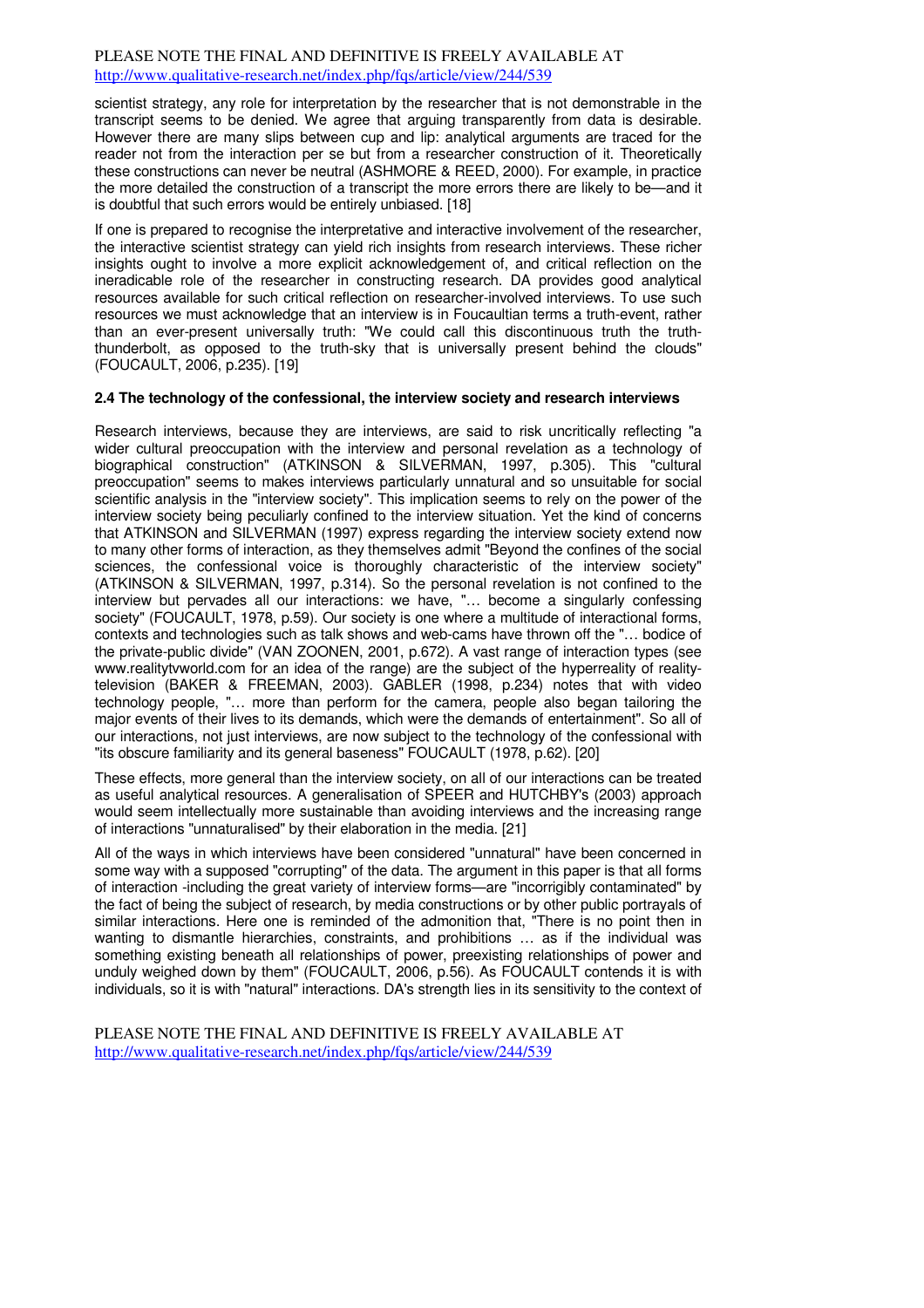each interaction and the creativity of interactants, rather than as a mandate to search for a pure, uncontaminated form of interaction. [22]

# **3. Uses of the Research Interview in Discourse Analysis**

Despite the prevailing theoretical mood within DA being against interviews, they continue to be used in DA. It is to an examination of these uses that we now turn. For this purpose it is useful to adopt the four-way categorisation (based on the analytical stance taken to the interview material) that we develop below. Each of these four analytical stances take as topic a discourse from the interview and so each can properly be termed an analysis of discourse. We find examples of each analytical stance in the discourse analytical literature. The four types of analytical stance do differ on the aspect of discourse that the instrument of the interview is used to produce. [23]

# **3.1 Type I: Interview material analysed as interview discourse**

Talk within an interview constitutes discourse. This discourse can be analysed with the research focus on its nature as interview discourse (e.g. SLEMBROUCK, 2004, p.108). So "Type I" is where the interview interaction is viewed as the topic of interest in itself. This is because the researcher is interested specifically in what discourses do in interviews treated as interviews. Outside of DA such an interest in interviews as interviews is unusual (POTTER, 2002, p.541). However, within DA they are deservedly the first we chose to mention: Even the conversation analyst (who is wholly oriented to naturally-occurring discourse) could not resist an exposing of the mechanics of the technology of the confessional. This "Type I" treatment of interview data within DA will be the subject of greater examination in the next section. [24]

#### **3.2 Type S: Interview material analysed as the stimulated discourse of interest**

Interviews are usually about something and can be carried out in a variety of ways. Both the topic and the manner of an interview can be used to stimulate the production of discourse of interest to a particular researcher. Where this stimulated discourse is the focus of analysis of a research interview, we term this a "Type S" analysis of an interview. [25]

Interviews are occasions where some kinds of discourse of interest can be stimulated more easily than others. For example, DA researchers interested in the construction of identity might be well advised to choose interviews as their method of data generation. After all, the interview context seems to stimulate in particular the production of identity-building discourse (see the discussion of the nature of the research interview in the next section). This assumes the resources drawn on in interviews to produce identities have some commonality with the resources used on occasions where similar tasks are being performed (WIDDICOMBE & WOOFFITT, 1995, pp.73-74). Of course, there are some kinds of discourse that would be very hard to stimulate in an interview: Suppose the focus of the research was how issues of sexuality were constructed amongst young women. An interview between a male middle-aged interviewer and one such woman would be an interesting encounter. Material from this encounter could be usefully subjected to DA. However, it would be flawed material for a DA of how young women construct issues of sexuality, in the shared discourse of their own milieu. [26]

# **3.3 Type R: Interview material analysed as reports of the discourse of interest**

PLEASE NOTE THE FINAL AND DEFINITIVE IS FREELY AVAILABLE AT http://www.qualitative-research.net/index.php/fqs/article/view/244/539 A "Type R" analysis is where the interview material is treated as reports of other interactions: the topic of interest is the discourse of the interaction reported on. KITZINGER and FRITH (1999, p.296) make some observations on how women turn down requests from men for sex, from reports given subsequently by the women. MCGOWAN (2002), in her work on how the private domain is silenced within organisations, relied on reported discourse to explore how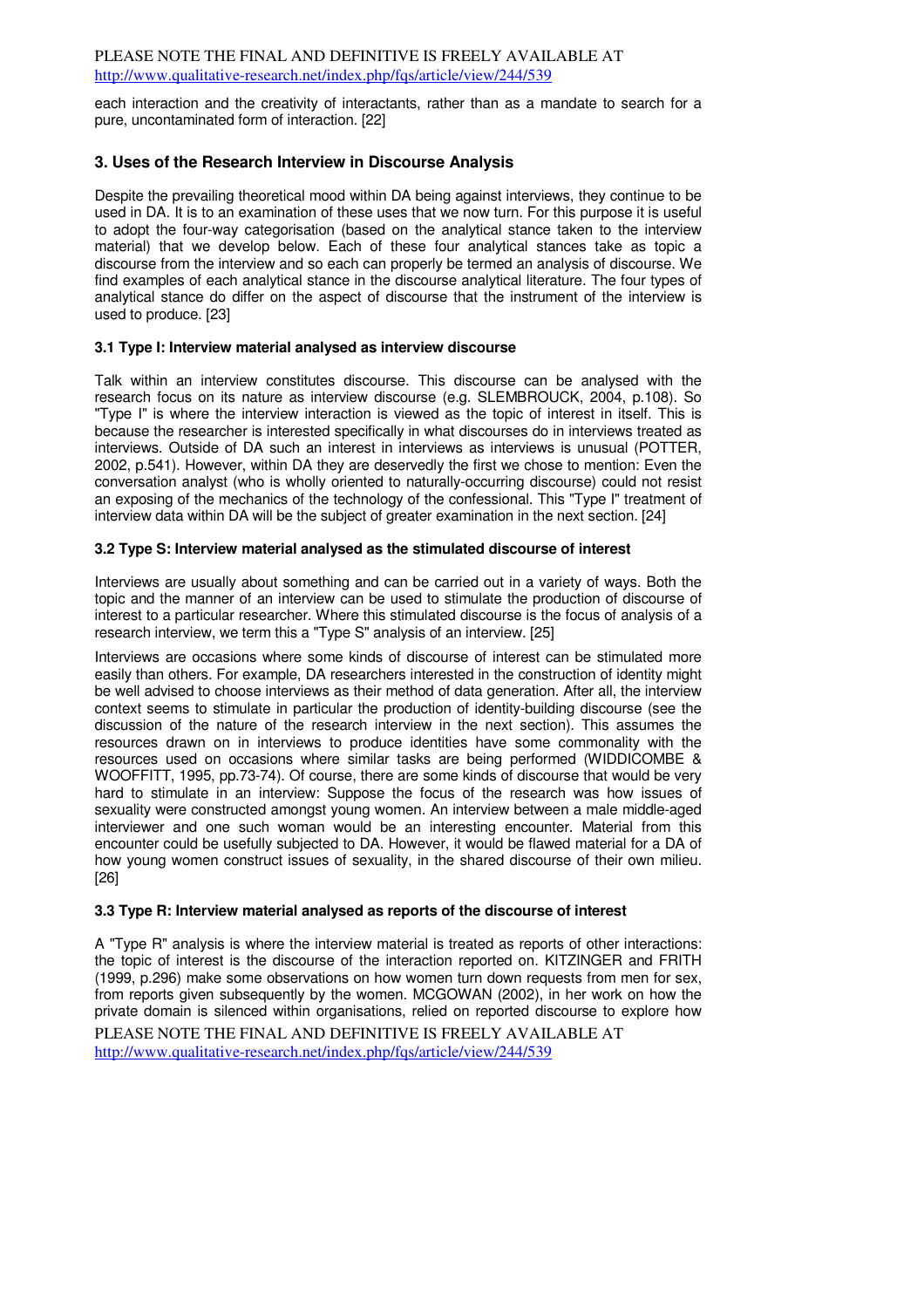managerial discourses silenced managers' talk of their care-giving to elderly relatives. Both KITZINGER and FRITH (1999) and MCGOWAN (2002) provide insightful discourse analytical perspectives on the foci of their research, where the actual interactions were probably impossible to record. [27]

#### **3.4 Type C: Interview material as a resource for constructing the discourse of interest**

A "Type C" analytical stance is where interview material is used as a means to construct the "real" or "underlying" discourse of interest. Here the interview is not itself the topic of the DA, rather it is used as a resource from which to build the discourse to be studied. For example, RIGG's DA of managing in small business used "… a range of discursive practices, including logos, written signs, building layout, interactions within meetings, names of meetings and job roles, informal interactions, body language, conversations, as well as narrative accounts given to me in formal interviews" (RIGG, 2005, p.64). RIGG's readers are then presented with a highly-finished construction which sacrifices some textual transparency to the original interview data with greater insights based on the more nuanced interpretation of the researcher. Such work maximises the use of the researcher's ethnographic knowledge rather seeking to minimise or delete it. Even if there is representation of actual discourse, the aim of this type of research is to "… weave together direct field observation, interviews and systematic collection of textual data to … offer a collage—a mixture of production and reproduction that every reading and writing necessarily entails" (NG & DE COCK, 2002, p.27). So Type C uses interview discourse as a resource to construct a researcher-crafted discourse. It is this crafted discourse that then acts as the topic of the analysis. Despite the use of collected discourse as a resource from which to fashion the object of study these works claim to be engaged in DA. This claim is justified because the resulting crafted discourses constitute the topic of the analysis. Thus HARDY et al. (2000) show how the discourse typified by them as "localization" was used as a strategic resource in a non-governmental organisation operating in Palestine. [28]

Some might object that as we move from Type I to Type C we our getting further away from what should be considered DA. However we have already seen that there are works carrying the DA label that use interview material in ways that variously fall into all these four categories. There are works which do not fall within DA as we understand it: They apply conceptions of interview which are excluded from our four types of analytical stance. For example, MILLER and GLASSNER (1997, p.101) define their ideal interview as one in which the "… interviewees' subjective view as experienced by the interviewees themselves" is revealed. The issue here is that 'interviewees' subjective view as experienced by the interviewees themselves' seems to rely on a pre-constructed or even non-discursive concept of self. Yet the point of DA is to study how such subjectivities, relations and representations are constructed and used in discourse (for example, in the discourse of the interview interaction) rather than merely catch glimpses of underlying and unchanging entities like personality that existed prior to the discourse. [29]

# **4. Some Features of the Interview as Research Instrument**

A key insight offered by DA into research interviews is they are not a transparent way into something beyond the interview but rather are incorrigibly and inherently interactional performances in themselves. Research interviews are about doing research interviews. Yet the problem remains as to what interviews do in detail and in particular. Interviews do not remain fixed and formulaic but are constructed interactively on each occasion. This means that DA researchers using interviews can usefully study the interactions produced as interview discourse (i.e. in a Type I way) whatever other interests they have in their data. It is possible to explore some features of interviews that might contribute to such analysis by drawing on the literature. To this task we now turn. [30]

# **4.1 Identity creation in the interview**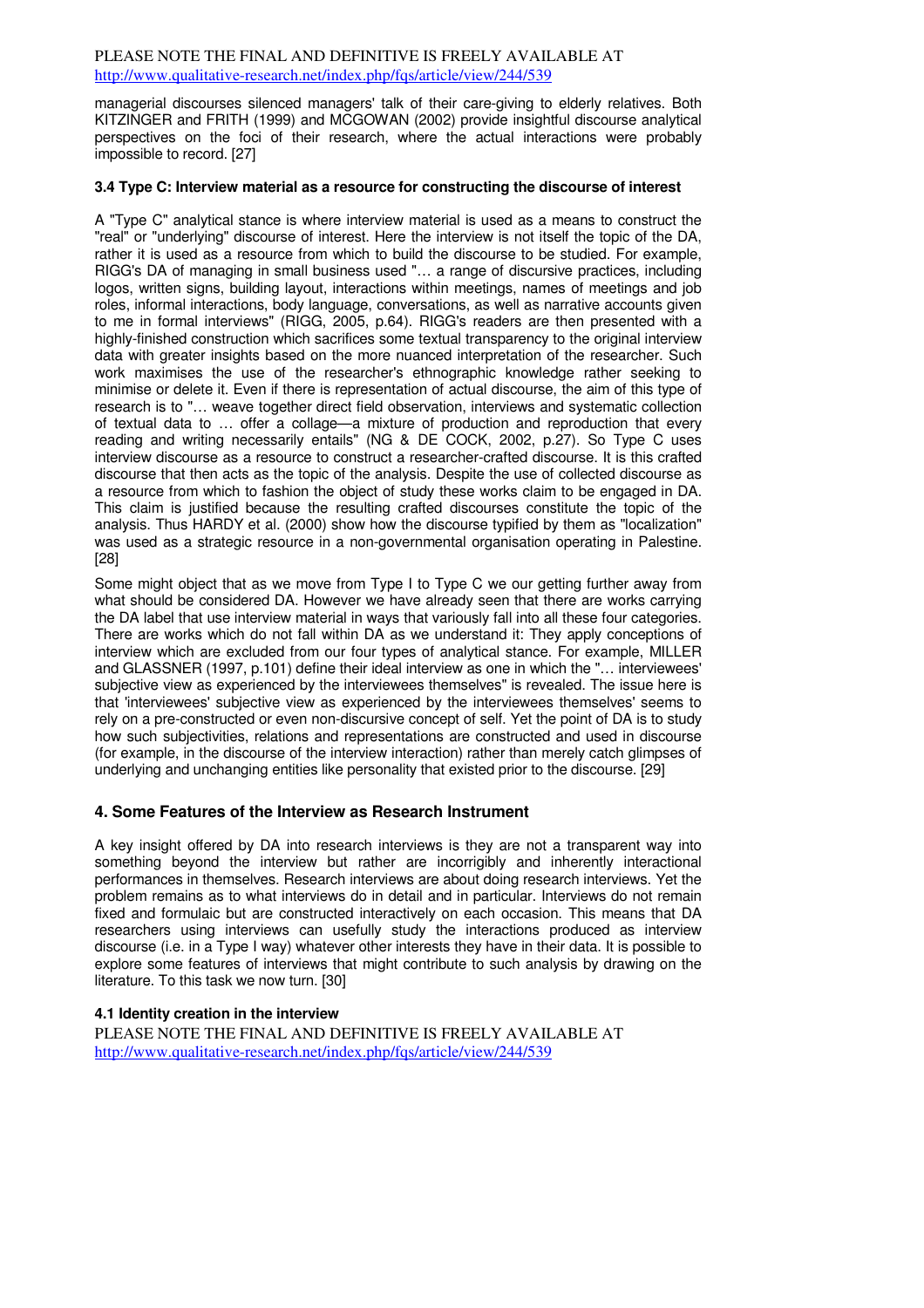In interviews the roles, subject positions, category membership or subjectivities of the participants are accomplished (RAPLEY & ANTAKI, 1998; LEE & ROTH, 2003). A lot of this work may be prompted by the interviewer for "... questioning is really a particular way of fixing the individual to the norm of his own identity … of pinning the individual to his social identity" (FOUCAULT, 2006, p.234). As the proponents of the active interview argue, "… there is always a working model of the subject lurking behind the persons assigned the roles of interviewer and respondent" (GUBRIUM & HOLSTEIN, 2003, p.30). Even innocent-looking terminology is likely to have some assumptions 'lurking' within, for example, the grammar of the terms 'interviewer' and 'interviewee' imply that the former is implicated as more powerful and active (MISHLER, 1986). Other identity work is done by labels such as respondent, informant, client, subject and story-teller. This necessary labelling is only an example of the identity work that continues throughout an interview. [31]

# **4.2 Hierarchy in the research interview**

Writing of the confessional, FOUCAULT (1978, p.62) pointed out that "… the agency of domination does not reside in the one who speaks (for it is he who is constrained), not in the one who knows and answers, but in the one who questions and is not supposed to know". So research interviews can "… go on—at the extreme—to subordinate that view [of the interviewee] to the interviewers' " (RAPLEY & ANTAKI, 1998, p.605): The interviewer comes to the interview with a greater knowledge of the interview's ultimate uses than the interviewee. In interviews particulars told by the interviewee are often generalised by the interviewer, thus positioning the interviewer as the one in control of the general categories. In the very arrangement of an interview the expectation is created that the interviewee has material of interest for the interviewer. Thus the interview can become a test of the interviewee's competence on the topic of interest with the interviewer positioned as the grader in that test. While these insights are useful we should acknowledge that the interview participants are unlikely to always remain dupes who passively enact their allotted roles in a predefined order determined by the interviewer. Careful analysis of how the context of the interview is used by participants is needed on each occasion. [32]

#### **4.3 The activity of the research interview**

In analysing the discourse of a particular information system, (e.g. DOOLIN, 2003; RÄISÄNEN & LINDE, 2004), or a newspaper's front page (e.g. KRESS & LEEUWEN, 1999), one sees the finished product of a particular discourse rather than its active construction. In researcherinvolved interviews both the interviewee and interviewer are engaged in this active construction. In contrast to the views of the interviewee in experimental and informationgathering perspectives, the perspective of the "… active interview eschews the image of the vessel waiting to be tapped in favour of the notion that the subject's interpretative capabilities must be activated, stimulated and cultivated" (HOLSTEIN & GUBRIUM, 1997, p.122). There are preferred topics, roles and formats but these also develop and change in interaction. The data produced is not so much collected as negotiated (FONTANA & FREY, 2000). Both interviewer and interviewee are skilled and active and "seem to have routine knowledge of the rules of interviewing, with no need for instruction" (FONTANA, 2003, p.51). Thus we can use the "technology of the confessional" as a resource to enable and build interaction. Within this interaction, both interviewee and interviewer can adopt different positions, have (and negotiate) agendas as well as draw upon a range of discursive resources. [33]

# **4.4 The research interview as an integrated whole**

PLEASE NOTE THE FINAL AND DEFINITIVE IS FREELY AVAILABLE AT http://www.qualitative-research.net/index.php/fqs/article/view/244/539 An advantage of the interview is that it can be recognised by participants as an integrated whole, with time to balance one remark with another. It is a special occasion—an interaction within recognisable boundaries. This is not to deny that the interview itself has a wider context. Rather what we are arguing is that an interview can create for the interactants a recognisable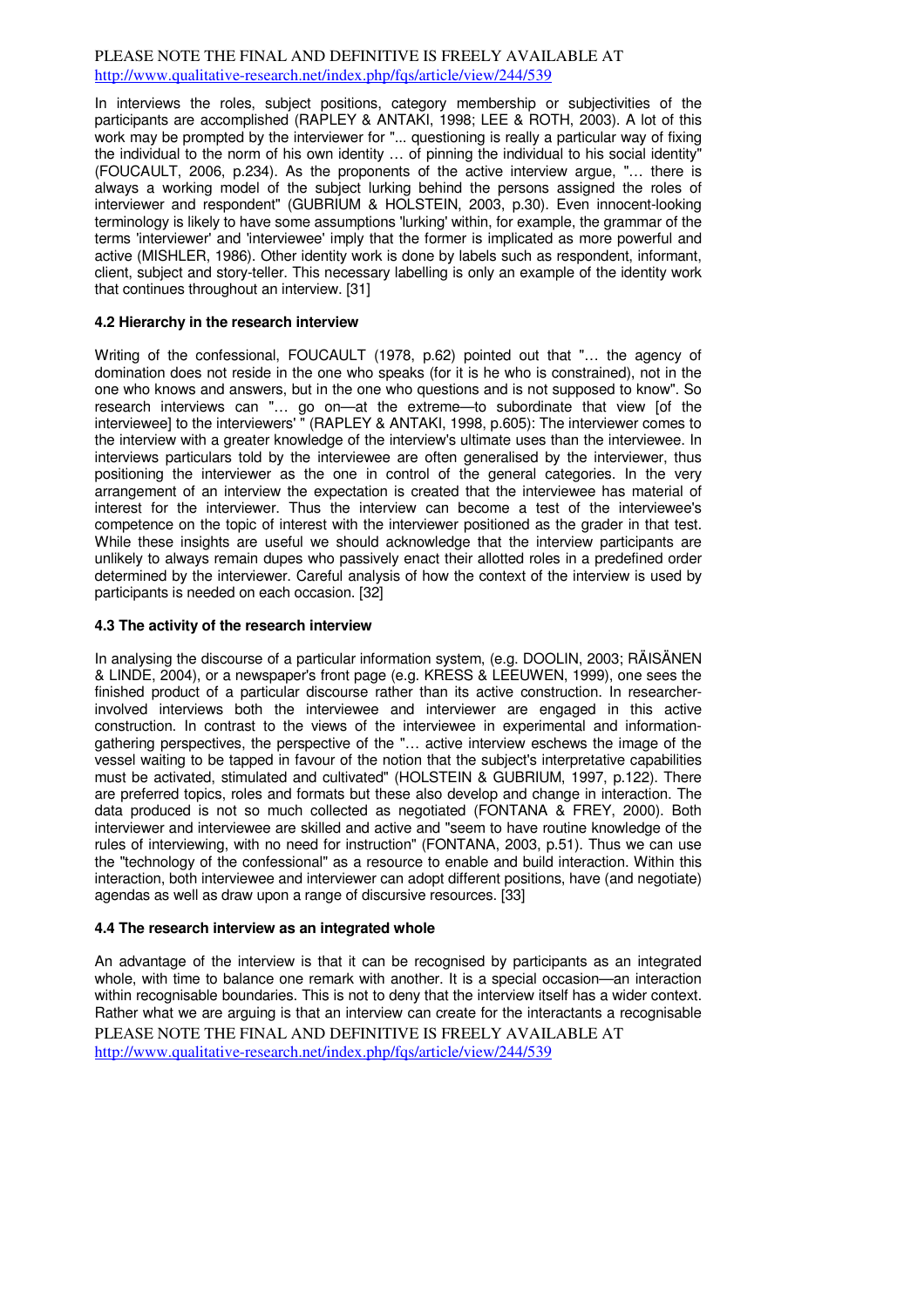element of context in itself. This means that as BRIGGS (1986, pp.102-103) has pointed out "the communicative structure of the entire interview affects the meaning of each utterance." (italics in original). This needs to be taken into account in its analysis, but it also means that the interview may allow the emergence of discourse that might be hard to capture in more naturally-occurring data. In one-to-one unstructured interviews, interviewees generally have considerable control over the context in which discourse is produced: their meanings are not so dependent on the unexpected turns of other conversational members as they might be in an interaction of three or more, or in more time-indefinite snatches of conversations. Discourse can thus emerge in a one-to-one interview that might emerge only rarely and in hard to achieve conditions "in the wild". [34]

The Type I use of the interview in DA was discussed in this section. We now have various insights into how participants can draw on the interview genre in interactions constructed as interviews: Interviews can be used for the construction of identity. Interviews are interactions where the genre itself may facilitate the emergence of hierarchy between interviewer and interviewee. Interviews are occasions of active interaction where the participants not only have many resources to draw upon in our interview society but also have the potential to do so quite creatively. Finally interviews can be used as occasions to portray more complexities than might be wise in situations where an interactant is less sure of the duration of the interaction. As we turn now to our empirical exploration of some of these ideas we will see that this creativity and activity of the interview is quite apparent so that a Type I analysis is useful for each particular interview. [35]

# **5. Exploration of a Researcher-Involved Interview**

Below we present extracts from an interview conducted by the first author as part of a larger research project where the primary method of data collection was interviewing managers in small Irish firms. The extracts are the kind of material that would often be discarded in the analysis of interviews, yet are typical of the interviews conducted. We use the extracts to do some analysis of the kind we have labeled above as Type I and Type S. Some of the issues of identity creation, hierarchy and general "doing" of the interview can be seen in the interpretations and we also note how the kind of discourse stimulated (in particular enterprise discourse) can be seen in the doing of the interview. [36]

Paul (a pseudonym) is the owner-manager of a small firm. He has founded and sold a number of other businesses. Brendan is the researcher and full-time academic. Brendan and Paul had met each other previously but were not well acquainted. The email sent to Paul asking for the interview referred to Brendan's interest in "the thinking of practicing managers" particularly in "the messy and challenging situations of small firms", and declared that the research project involved "unstructured interviews with directors of small to medium-sized enterprises". [37]

Turn numbers are given for ease of reference, and where turns from the interview itself have been omitted the timing of particular extracts within the overall interview are noted. The extracts include some set-up interaction (turns 1 to 9). A Jefferson-type transcription notation (ATKINSON & HERITAGE, 1984) is used and detailed in Appendix 1. Now that we have provided some information on the context of the interview we will proceed first to carry out, in terms of our categorisation of analytical stances, a Type I analysis of the interview before illustrating how insight from this Type I analysis can aid Type S analysis. [38]

# **5.1 Type I analysis: Interview material analysed as interview discourse**

PLEASE NOTE THE FINAL AND DEFINITIVE IS FREELY AVAILABLE AT http://www.qualitative-research.net/index.php/fqs/article/view/244/539 Extract 1 below shows the opening of the interaction. As we can see the conversation is initially orientated to Brendan's digital recording device. At the time this (an iRiver H340) was a relatively new kind of device which combined substantial storage (40 gigabytes) with the ability to record audio and other data in a small and stylishly designed palm-sized unit. The iRiver brand was a well-respected brand with greater functionality than the best selling alternative –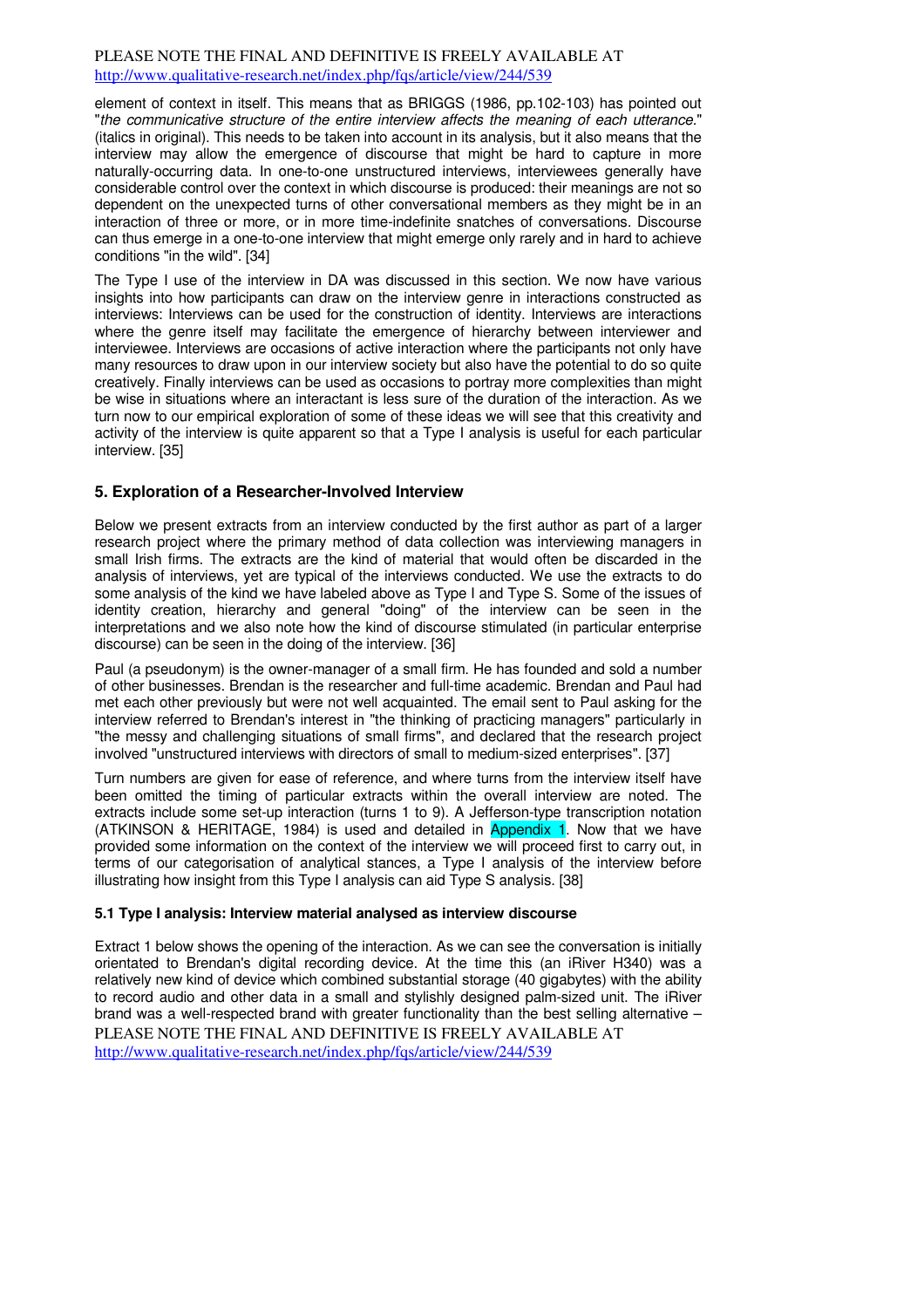the Apple iPod. During turns one to nine, there is much overlap between turns with a very lighthearted tone to the exchanges. When Brendan indicates that he is starting the interview proper by saying "'So yeah em, so how did you get here?' is my usual start," the tone changes with the speech being slower and more formal. Paul is ready with his story, immediately positioning himself as a man of experience in the sector concerned: "I am twenty years in [name of sector]" (Turn 11). In these exchanges we see that the interview is being constructed by the participants as an "occasion", compared to the more casual encounter of the initial turns.

- 1 ((The section of the interview below is at the start of the 87 minute interview recording))
- 2 Brendan: Fine ya. That's great iRiver
- 3 Paul: >Oh this one!<
- 4 Brendan: 40 gig It is the cheap, the mean version of the iPod [ ha ha
- 5 Paul: Ya] We've actually a review in for it for next one
- 6 Brendan: I must say I've found it very good. Very, very happy. It's got the external mike which the
- 7 Paul: ([ )
- 8 Brendan: ((Laughs))] for this kind of thing [anyway.
- 9 Paul: ( )]
- 10 Brendan: So yeah em, so how did you get here? is my usual start, so.
- 11 Paul: I'm twenty years in ((name of sector)).
- 12 Brendan: Okay.
- 13 Paul: And I fell into it by accident twenty years ago, when I was asked to do a survey on ((name of sector)). On behalf of the ((well known research company)).
- 14 Brendan: Oh the ((well known research company))
- 15 Paul: Yeah on ((street name)), yes. So I was in there for three months. So I was running around like an eejit ((Hiberno-English corruption of idiot)), asking ((producers in the sector)) all sorts of weird questions and then some poor unfortunate offered me a job.
- 16 Brendan: ((Laugh)). And who was that with?
- 17 Paul: ((name of magazine))
- 18 Brendan: Right () [very much sectoral
- 19 Paul: So I] went from there to, eh I worked for a couple of years then in Dublin. I went very quickly from selling ((sector products)) to actually ((producing)) the whole thing myself at the age of about twenty-two

Extract 1: An Extract from the Interview Showing Turns 1 to 19 [39]

PLEASE NOTE THE FINAL AND DEFINITIVE IS FREELY AVAILABLE AT http://www.qualitative-research.net/index.php/fqs/article/view/244/539 That the interview is oriented to as an integrated whole is seen in the way one remark in this interview is best understood in the context of another. For example, in turns 13-15 (see Extract 1) Paul makes some self-deprecating remarks referring to himself as being like an idiot. These remarks taken out of context might portray Paul as a victim of happenstance but he has already told us that he has 20 years experience and that he worked for a well-regarded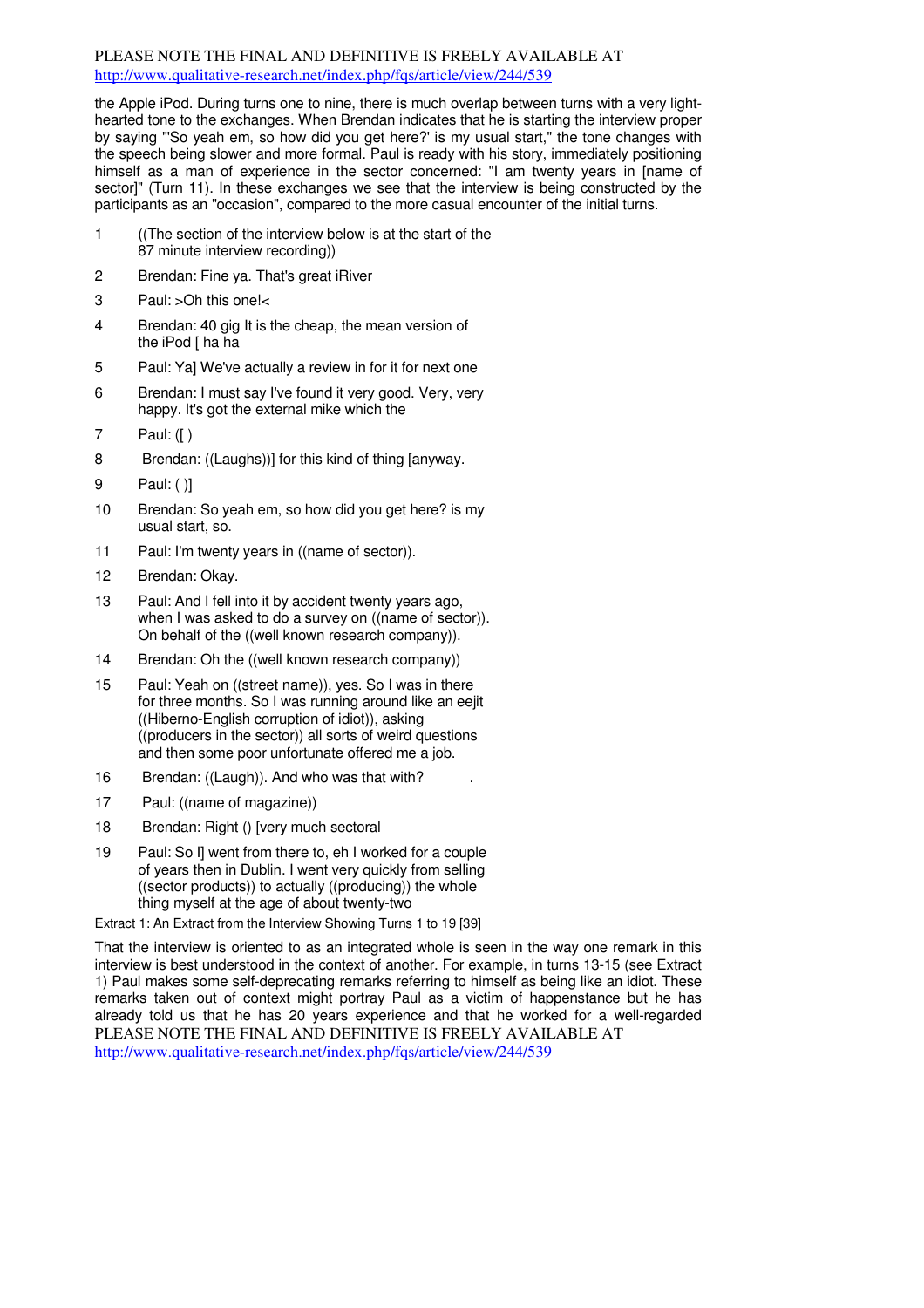research company. Furthermore the self-deprecating remarks are followed immediately with turns 16-19 (Extract 1) where Paul tells of his rapid promotion within the firm. It is hard to imagine Paul risking the self-portrait of Turns 13-15 in an interaction that he didn't know was going to go on for sometime. The interview society means that the interviewee recognises the interview as an occasion of extended interaction –an integrated whole. Paul orients to the interview as an integrated whole—allowing him to make one remark in the context of another. This kind of orienting occurs frequently in the interviews conducted in the course of this research. [40]

Extract 2 begins with Turn 20 which is about 20 minutes into the 87 minute interview, the last turn of Extract 1 having ended at about 1 minute 18 seconds into the interview. In Turn 24, Paul assures Brendan that he—Paul—is engaged in "telling warts and all here" i.e. he has included in his account a full description including perhaps uglier bits of the story which, like warts, would be hidden in a purely flattering portrayal. Paul is performing his role as a cooperative interviewee. He certainly has made time for Brendan's interview and tells of mistakes he has made—his idiotic "running around" for example. To competently use the technology of the confessional the performance requires such a "warts and all" approach.

- 20 Paul:<I think that's something else, I think em I think that team development is (.) eh it's a an ongoing process (.) it's a (.) certainly for anybody running the company.> >Tell me more about the the objectives from all this  $<$   $\lceil( )$
- 21 Brendan: Sure yeah] yeah, I realise I've kinda lured you in [to a conversation.
- 22 Paul: No]
- 23 Brendan: [about eh
- 24 Paul: I'm I'm] just telling warts and all here
- 25 Brendan: Sure, and that's that's really useful to me. Em, I kind of started off in being very interested in, I suppose how
- 26 Paul: ya, ya
- 27 Brendan:that we developed within ((name of third level instutition))
- 28 Paul: ya
- 29 Brendan: Em and gradually that came to being well, let's find out what practitioners use at the moment.
- 30 Paul: [ya
- 31 Brendan: And] I was appalled in the literature,
- 32 There's very little [description really.
- 33 Paul: ya ya]
- 34 Brendan: Em, there's all sorts of time studies
- 35 Paul: [ya
- 36 Brendan: alnd things like that and then there's kind of. what I'd call lab work, where you know we ask people like yourself to do case studies which seems [a little silly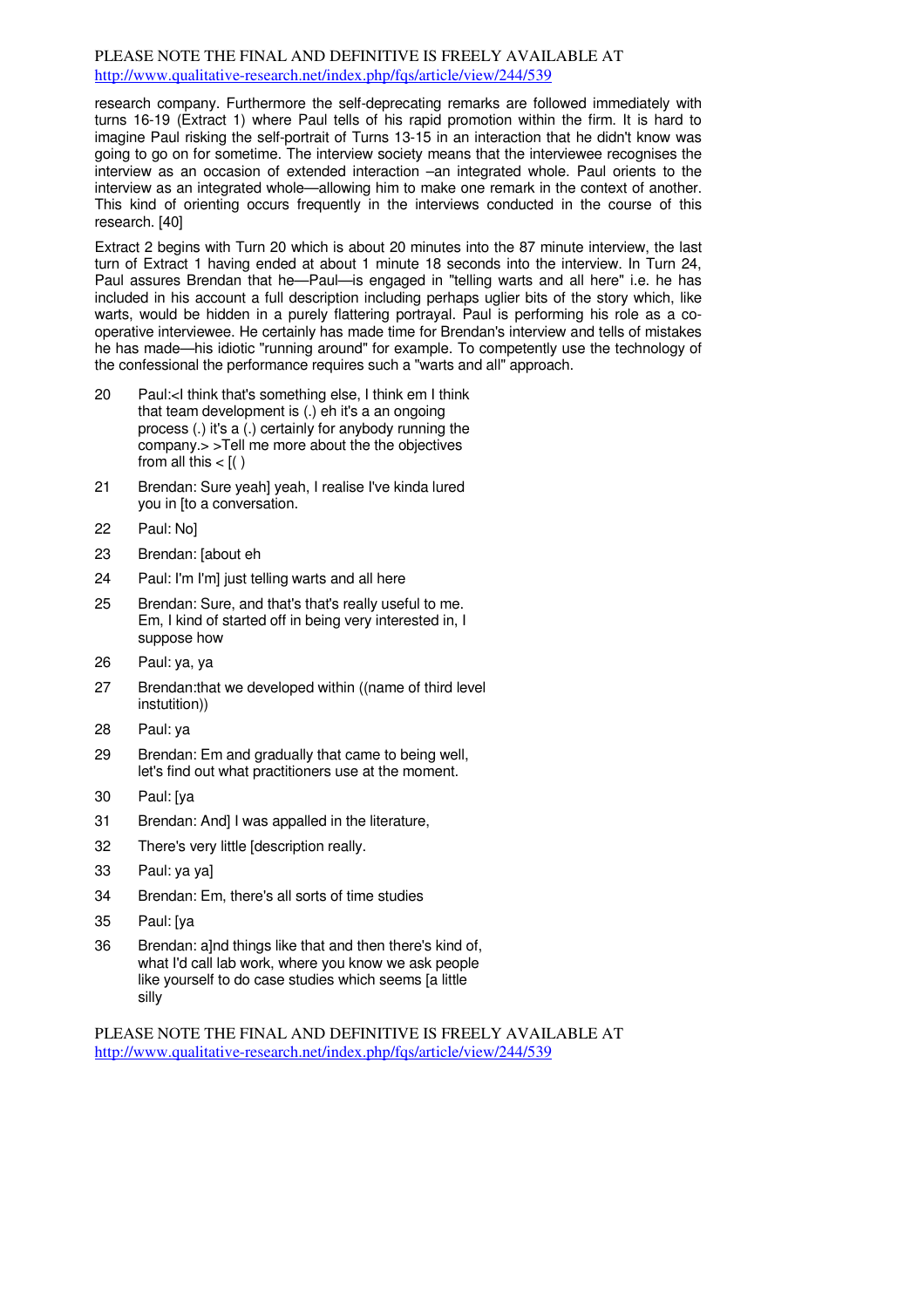- 37 Paul: ya]
- 38 Brendan: given [ that you are living your own case study.
- 39 Paul: ya (.) ya]
- 40 Brendan: Em so I came to the conclusion that a good way to study what was going on eh in terms of people's em (.) thinking about their business, and I, I decided the word strategy
- 41 Paul: [Ya
- 42 Brendan: was ]a nice loose [ambiguous one
- 43 Paul: Well I can talk] I'll talk to you about strategy in a minute
- 44 Brendan: Sure ya
- 45 Paul: but go on go on.

Extract 2: An Extract from the Interview Showing Turns 20 to [41]

We saw in Section 4.1 above that DA has pointed out how interviews are occasions for building the identity of the participants. What then is the identity being constructed in the account that Paul is producing for Brendan? The portrayal of turns 13 to 15 demonstrates that Paul is being very co-operative as an interviewee and that he is a competent and amusing interviewee. This is certainly one element of the identity Paul is building in this interaction. Below in Section 5.2, as we take a Type S analytical stance, we will see that awareness from this Type I analysis of the mechanisms by which Paul builds his "competent interviewee" identity, allows a clearer understanding of how Paul is simultaneously building an entrepreneurial identity. [42]

Turn 20 and the turns that follow it are typical of the interactions in this set of interviews which show that interviewees don't always accept the passive position into which being an interviewee may have cast them. In this interaction we can see that Paul takes over from the interviewer the role of generalising: At Turn 20, Paul declares "<I think that's something else, I think em I think that team development is (.) eh it's a an ongoing process (.) it's a (.) certainly for anybody running the company.>" Generally the interviewer is made more powerful by being the one who generalises the experience of the interviewee (RAPLEY & ANTAKI, 1998). Here, however, Paul does the generalising in his comment that "(.) it's a, certainly for anybody running the company". That the preferred manner of an interview is that it is interviewer-led is evidenced by Paul's hurried follow-up ">Tell me more about the the objectives from all this, ()<" (again Turn 20). This question not only signals an acceptance that something may be out of place in Paul's generalisation: The repetition of the word "the" could be read as a hesitation giving control of the interview back to Brendan, as also could the invitation to Brendan to explain what the interview is about. The interviewer—perhaps somewhat defensively (Turn 21) attempts to repair his position: "Sure yeah yeah, I realise I've kinda lured you in to a conversation". Brendan here asserts that he "realises" exactly what is going on and the word "lured" could imply that it was all expertly planned by him. Soon (Turn 27) Brendan is building on his institutional position "—that we developed within ((name of local higher education institute))", showing his expertise by being in such a knowledgeable position as to be "appalled in the literature" (Turn 31) and labelling bits in a familiar manner: "all sorts of time studies" (Turn 34) and "what I'd call lab work" (Turn 36). The interviewer stresses his power to decide and define "… I, I decided the word strategy" (end of Turn 40) and then leaps over an interruption from the interviewee to finish his clever characterisation of the word "strategy" as "a nice loose [ambiguous one" (Turn 42). This last quip perhaps positions Brendan as an intellectual who knows what he is about. Paul, the interviewee, then inserts (notice the overlap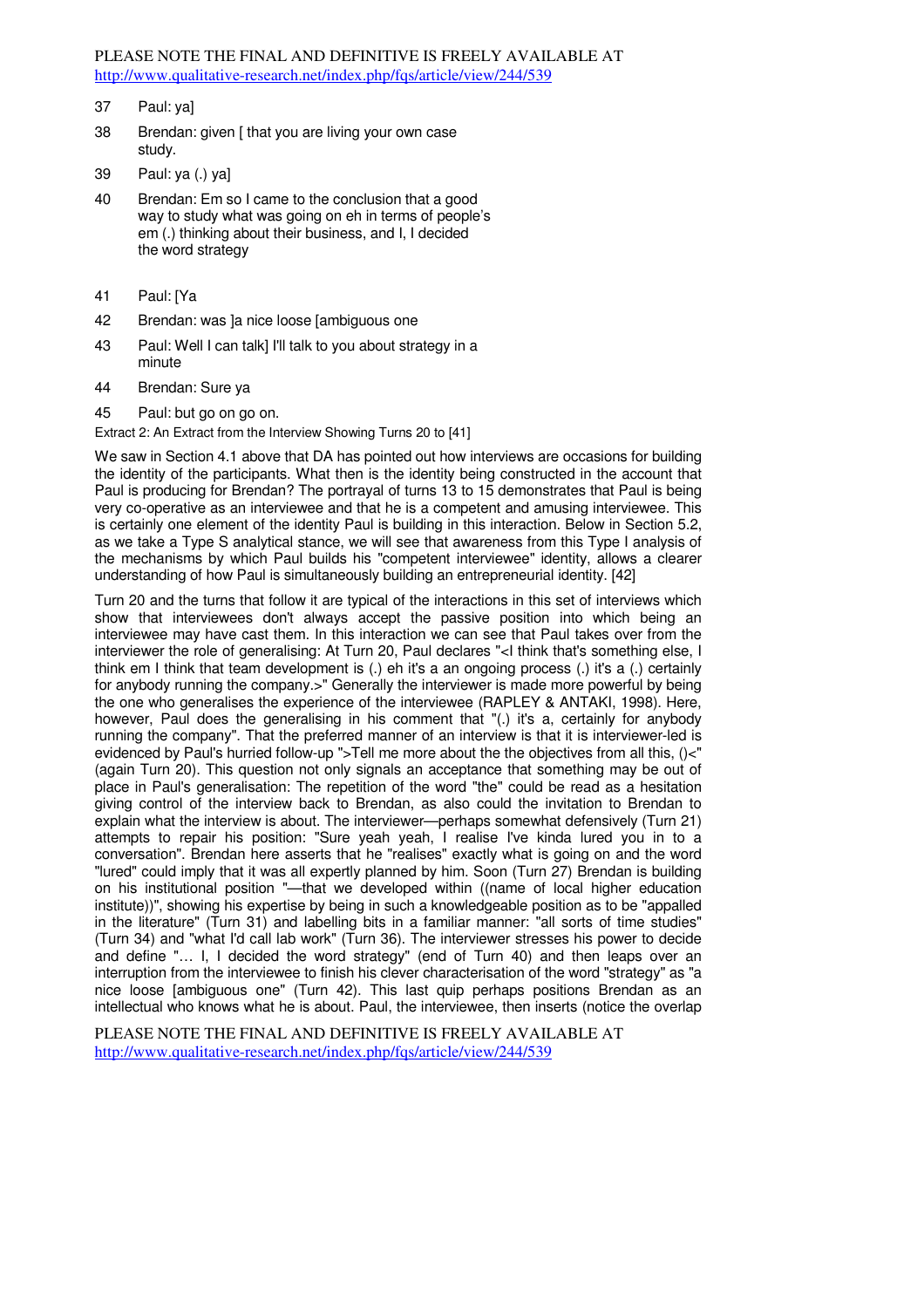in talk between Turns 41 and 42, and in Turns 20 to 42 in general) an assertion of himself as both an expert practitioner and as the participant who controls the timing of events in the interview with " Well I can talk] I'll talk to you about strategy in a minute". Brendan signals his acceptance of this with "Sure ya"—which is implied as necessary since he is the interviewer. Paul reasserts his power by directing Brendan to continue his explanation: "but go on go on". It is hard to characterise Paul as passive in this interview and this is further illustrated in the next extract which follows immediately from Extract 2.

- 46 Brendan: em was simply to go out and ask them to see what kind of words they use in discussing that. … ((Paul's mobile phone rings and he signals he's taking the call)) Sure ya no worries.
- 47 Paul: Just turn it off for a second, is that OK
- 48 Brendan: Em , Sure [ya
- 49 Paul: Hello ((on the phone))]
- 50 ((Recording is halted for 2/3minutes phonecall))
- 51 Brendan: Yes that's great ((laughs)) >So em as I was saying it was just in terms if I go out and actually talk to people I go out and actually talk to people about their [business<
- 52 Paul: mm]
- 53 Brendan: they might show me how they're thinking about it, in their in their talk. So that's why I'm (.)
- 54 Paul: Yep
- 55 Brendan: happy to follow your direction, if you like even though that might seem a little aimless at times.
- 56 Paul: If the (.) objective is about you know what is the modus operandi
- 57 Brendan: Mmmh
- 58 Paul: of entrepreneurs or business people
- 59 Brendan: Mmmh
- 60 Paul : and and what are the watch words they use
- 61 Brendan: Yeah
- 62 Paul :what are the touchstones they have how is it they **[think]**
- 63 Brendan: Yeah]
- 64 Paul: how is it they sort of organise their mindset
- 65 Brendan: Mmmh
- 66 Paul: Em I have to say, I'm em (.) extremely well organized
- 67 Brendan: Okay
- 68 Paul: Extremely well organised and I put a lot of (.) eh, eh emphasis on planning
- 69 Brendan: Okay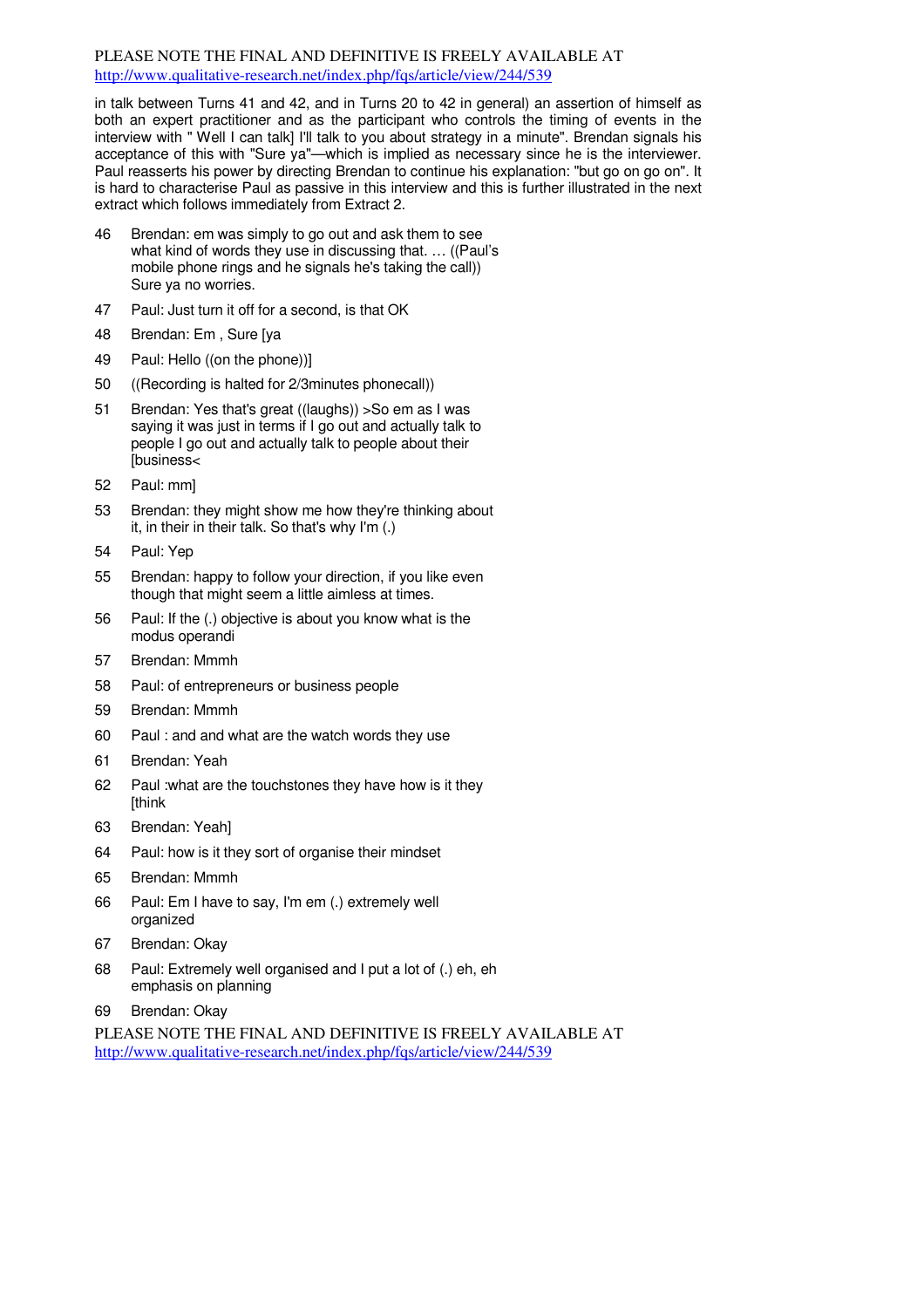- 70 Paul: Okay Eh here's something about planning, if you have a business and you don't have a plan, you will fail
- 71 Brendan: Right
- 72 Paul: I guarantee you (.) I guarantee ya (.) If you have a business (.)and I don't care how bad the situation is, I don't care, give me any business, right, it could be in the absolute shite. Right. If you have time to plan, there's a way out

Extract 3: An Extract from the Interview Showing Turns 46 to 72 [43]

Extract 3 begins as Brendan gets over his initial hesitation to expand on an explanation but Paul's mobile phone rings and interrupts him. Paul then instructs (Turn 47) Brendan—"Just turn it off for a second > is that OK<"—to stop the recording device. Notice that "is that OK" is said faster than the earlier bit of the talk. Note that there is no raising of intonation at the end of "is that OK": It seems that "is that OK" is more of an instruction than a question. Unlike for another mobile phone call later in the interview (not shown) Paul completes the phone conversation rather than excuses himself to call back later. In Turn 53 Brendan casts his rather long contribution (stretching back to before the telephone call) as an explanation with a "so that's why". Brendan has accepted that Paul is entitled to ask for and receive explanations. In this interview the interviewer is not the only one who can ask questions. The negotiation of a more active role for Paul is completed with Brendan's declaration in Turn 55 that he is happy to follow Paul's direction, though that a norm is being breached is acknowledged by his "even though that might seem a little aimless at times". With a more active role acknowledged as being in the interests of the interaction, Paul gets busy in constructing himself as an active and in-control "interviewee". This can be seen from turns 56 to 64 where there is a careful specification by Paul—with facilitation by Brendan- of what this bit of the interview is about. [44]

In a way this Type I analysis generates some interesting questions. Why is Paul (the interviewee) asserting himself so much? Why is Brendan engaging in such work to assert his interviewer position? Why is the interaction not running as we might expect a smooth interview to run? Thus Type I analysis generates some questions that provide an opportunity for Type S consideration. [45]

# **5.2 Type S analysis: An illustration of the use of Type I analysis to support Type S analysis**

Type S analysis in our categorisation is where the analytical stance is focused on the discourse stimulated by the interests of the particular researcher. In this case an effort was being made to stimulate the talk of practicing managers and directors in small to medium-sized firms with a view to seeing how they drew on strategy discourse. As the project proceeded it was also clear that these interviews also stimulated enterprise discourse. [46]

PLEASE NOTE THE FINAL AND DEFINITIVE IS FREELY AVAILABLE AT Looking at Extract 1 from a Type S analytical stance we can see that Paul is not only performing as a good general interviewee (as our Type I analysis revealed) but he is also responding to Brendan's particular research interests. Brendan's interests have been revealed to Paul as being in "the thinking of practicing managers" particularly, in "the messy and challenging situations of small firms" (from the email sent to Paul asking for the interview). Paul's account of being "twenty years in" the sector (Turn 11) and "of running around like an" idiot (Turn 15) but of also going "very quickly from selling ((sector products)) to actually ((producing)) the whole thing myself at the age of about twenty-two" (Turn 19), serves to build Paul's identity as one familiar with the messy situations of small firms but also as one who has the competence to running "the whole thing". Thus in the overall context of the interview turns 13-15 could be interpreted as acting in the manner of what rhetorics calls a procatalepsis or what American political commentators call a prebuttal: an anticipation of a counter-argument to Paul's overall tale of being in charge of his destiny. We can see that what Type I analysis

http://www.qualitative-research.net/index.php/fqs/article/view/244/539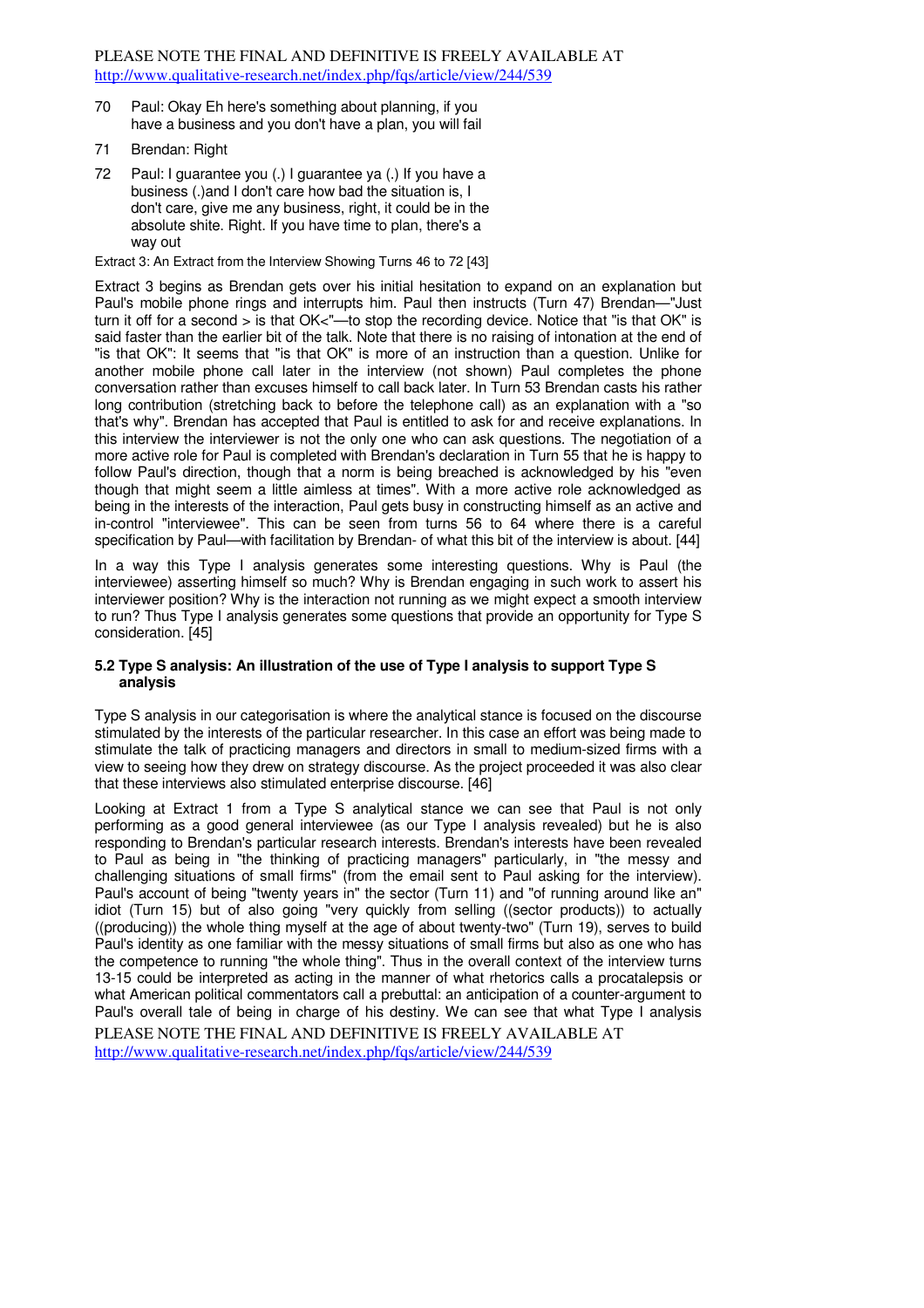revealed as a confessing of "warts and all" to meet the requirements of a good interview generally, Type S analysis shows that the specific content of those admissions and confessions mean that they also function to meet the particular interests of the research interview. [47]

Type I analysis of Extract 2 produced some interesting research challenges in the sense that the interaction here did not seem to function easily as an interview. Paul seemed to resist the passivity in which his role as interviewee seemed to cast him and Brendan too worked hard on his identity as the competent interviewer. What was happening here? Type S analysis provides a possible interpretation: We run into trouble at Turn 20 when Paul while seeking to perform his role as a good interviewee is also at work on his identity as somebody "running the company" (Turn 20). Unlike in Extract 1, the role of small business practitioner cannot simply be managed by the specificity of the confessions needed for managing the role of interviewee. Here the stimulated role of the strategist and entrepreneur clashes with the passivity required of a good interviewee. After all discourses of strategy and entrepreneurship tend to cast their subjects as quite active (KNIGHTS & MORGAN, 1991; CARR & BEAVER, 2004; GREY, 2004). Thus the puzzling activity revealed by Type I analysis can be interpreted in Type S as the effort to establish the stimulated identity of strategist revealed in the, "Well I can talk] I'll talk to you about strategy in a minute", of Turn 40. [48]

As we move into Extract 3 our Type I analysis concluded that there was a successful completion of the negotiation of a more active role in the interaction for Paul. Type S analysis suggests that this negotiation was needed to allow the stimulated discourse to emerge more starkly: Paul can thus talk authoritatively "of entrepreneurs or business people" (Turn 58). Paul can reveal that he—now as presumably an acknowledged member of this very active and in control group—is "extremely well organised" and puts a lot of emphasis on planning (Turn 68). His negotiation of a more active role in the interview means there is no clash now between being a good interviewee and expressing the power of a strategist who can be given "any business, right it could be in the absolute shite" and, given enough time to plan, will be able to find a way out. Type I analysis was productive in generating a research question the answer to which supports the interpretation of Type S analysis. [49]

At the beginning of the interview the stimulated discourse of business practitioner could be achieved in a way that was compatible with being a confessing and good interviewee. Paul merely used the particular content of the confessions to illustrate his experience as a business man in the messy real world. When the interview role gets in the way of the stimulated discourse Paul resists the passivity into which the interview genre casts him. Paul's assertions might thus be explained through Type S analysis as being more consistent with the active positions assigned to him by the discourses of strategy and enterprise, than the passive role assigned to him by the form of the interview evidenced by Type I analysis. Thus a close Type I analysis of an interview may throw up potential evidence of what else is at work in an interaction: Type I analysis helps Type S analysis. [50]

# **6. Conclusions**

PLEASE NOTE THE FINAL AND DEFINITIVE IS FREELY AVAILABLE AT http://www.qualitative-research.net/index.php/fqs/article/view/244/539 In this paper we have examined how DA—a particular approach developed from FOUCAULT's work—has come to regard the research interview with particular suspicion. The form of this suspicion we traced from another of DA's main influences—the work of Harvey SACKS: CA developed "ordinary conversation" as the ideal of "naturally occurring data". DA came to contrast this naturally occurring ideal with the unnaturalness of the research interview. Using Foucaultian insights we argued that this attempt, to find an instrument of research that would yield "… the primordial form of talk-in-interaction …" (SCHEGLOFF, 1999a, p.407) existing independent of any social scientist, is futile. The theoretical perspective of the researcher has power in creating knowledge and no instrument of research can avoid this: "It seems to me that power is 'always already there', that one is never 'outside' it, there are no 'margins' for those who break the system to gambol in" (FOUCAULT, 1980a, p.141, italics in original). Thus our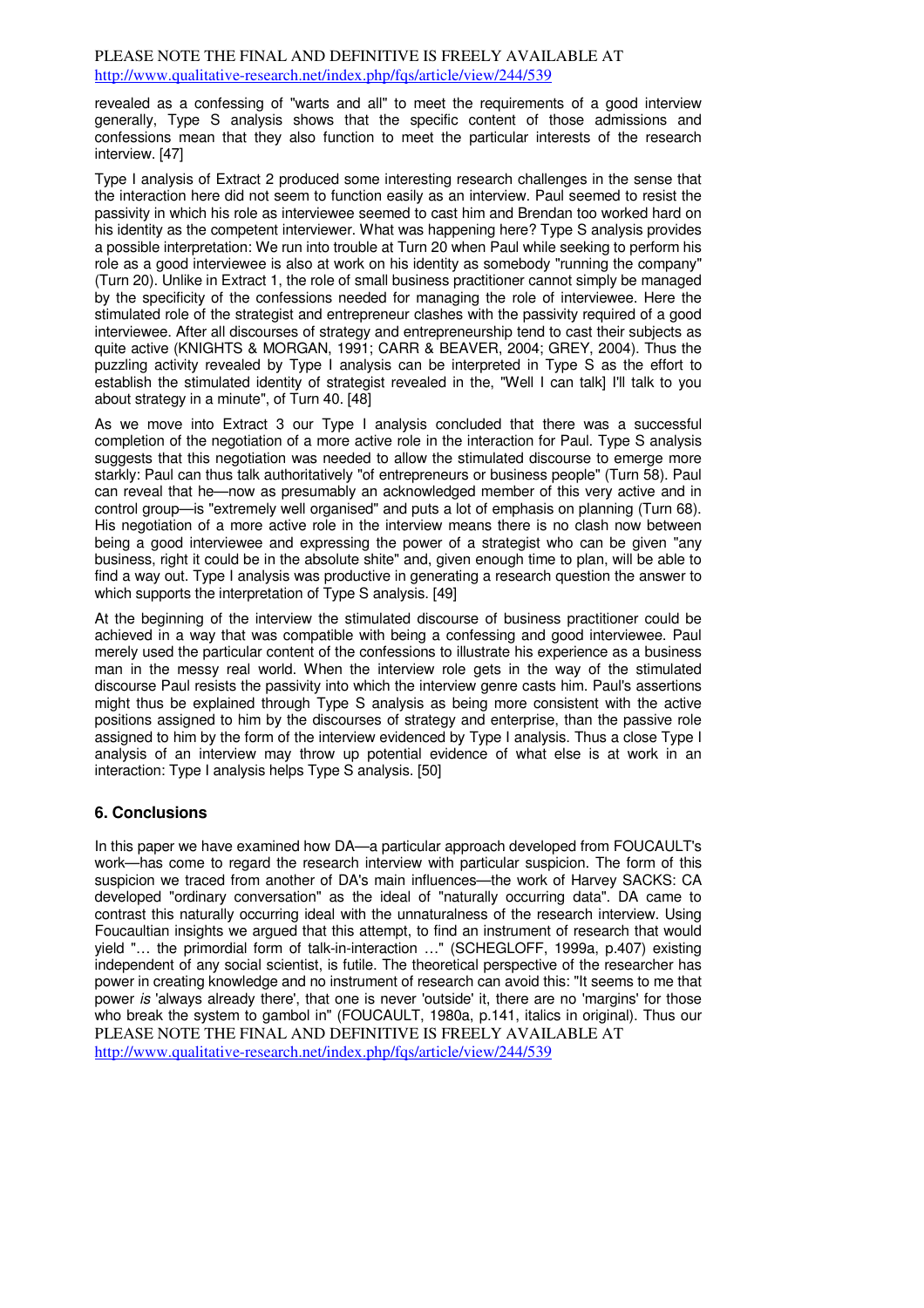interpretation of FOUCAULT does not mean that the research interview can be viewed naively as a transparent window on unsullied interaction. Rather FOUCAULT in examining the "technology of the confessional" gives us insights into how the instrument of the interview operates. [51]

To illustrate the various ways in which the interview is used as an instrument in creating knowledge within DA, we constructed a four-fold categorisation of analytical stances within this tradition: Type I analysed the interview in terms of its interactional form, Type S analysed the interview as an occasion where particular discourses were stimulated, Type R used reports within the interview of discourses heard outside the interview and Type C used the interview as a resource to help construct what the researcher thought to be the underlying discourse of the situation. We also used this categorisation of analytical stances to argue that knowledge of how the interview operates as interview discourse, produced by Type I analysis, can provide insight into the other three ways the interview can be analysed within DA to produce knowledge. Understanding the interactional form of the interview allows the analyst to understand more of what is going on in the interview, regardless of analytical stance. Type I analysis can also produce insight into how interviews, conducted for research or other purposes, operate as one of the inheritors of the "technology of the confessional", within contemporary society. [52]

Our understanding of FOUCAULT's technology of the confessional, including its ability to recast some of the arguments presented by DA's suspicion of research interviews, allowed us to expose some general features of the interview. A key feature of the interview is the way it acts as instrument of identity creation with the interviewer's questions and expectations demanding the creation of particular subjectivities. The interview situation is one whose history casts the interviewee as the one lower in the hierarchy with the interviewer setting the agenda. Research interviewers continue this tradition with power operating in many subtle ways despite efforts to make this instrument purely emancipatory. However there is room for creativity in the active nature of the interview. Furthermore the structure of the interview—its extended interaction, its negotiated ending—can facilitate the creativity of the interview provided its interpretation takes account of this integrated nature of the interaction. While these general features of the interview can be useful, to see how the interview actually operates in any particular situation demands an empirical examination of that particular event. [53]

In the empirical section of the paper we conducted an analysis of a research interview from two different analytical stances: what we have called Type I (interview material analysed as interview discourse) and Type S (interview material analysed as the stimulated discourse of interest) analysis of a research interview. Using a Type I analytical stance we have seen above how our interview was an active occasion for both interviewee and interviewer where matters of identity and hierarchy are worked on. In our interpretation, we argued that within the occasion of the interview, Paul constructed a "warts and all" identity of himself as someone very much in charge of his destiny. The "warts and all" aspect of the interview seemed to be a necessary part of its use as an instrument to create the appropriate identity. The price of being allocated a particular identity is to make a good confession—an honest exposition of errors. The individual is "… authenticated by the discourse of truth he was able or obliged to pronounce about himself" (FOUCAULT, 1978, p.58). Although not the focus of our analysis we could see too that our interview acted as an instrument that also constructed an identity for the interviewer. Brendan produced wordy explanations for the manner and functioning of the interview that reinforced his institutional identity as an academic. An interesting study might be made in this regard of the academy's present day equivalent of the penitential manuals (the methodological guides) that might detail a greater variety of positions like the ones that FOUCAULT exposed in his study of sexuality. [54]

Being able to draw on evidence from an interview—as an integrated whole—allows one to get a better understanding of the context in which a particular discourse is deployed. Here the problematisation, by Type I analysis, of the activity and the assertiveness in the interaction,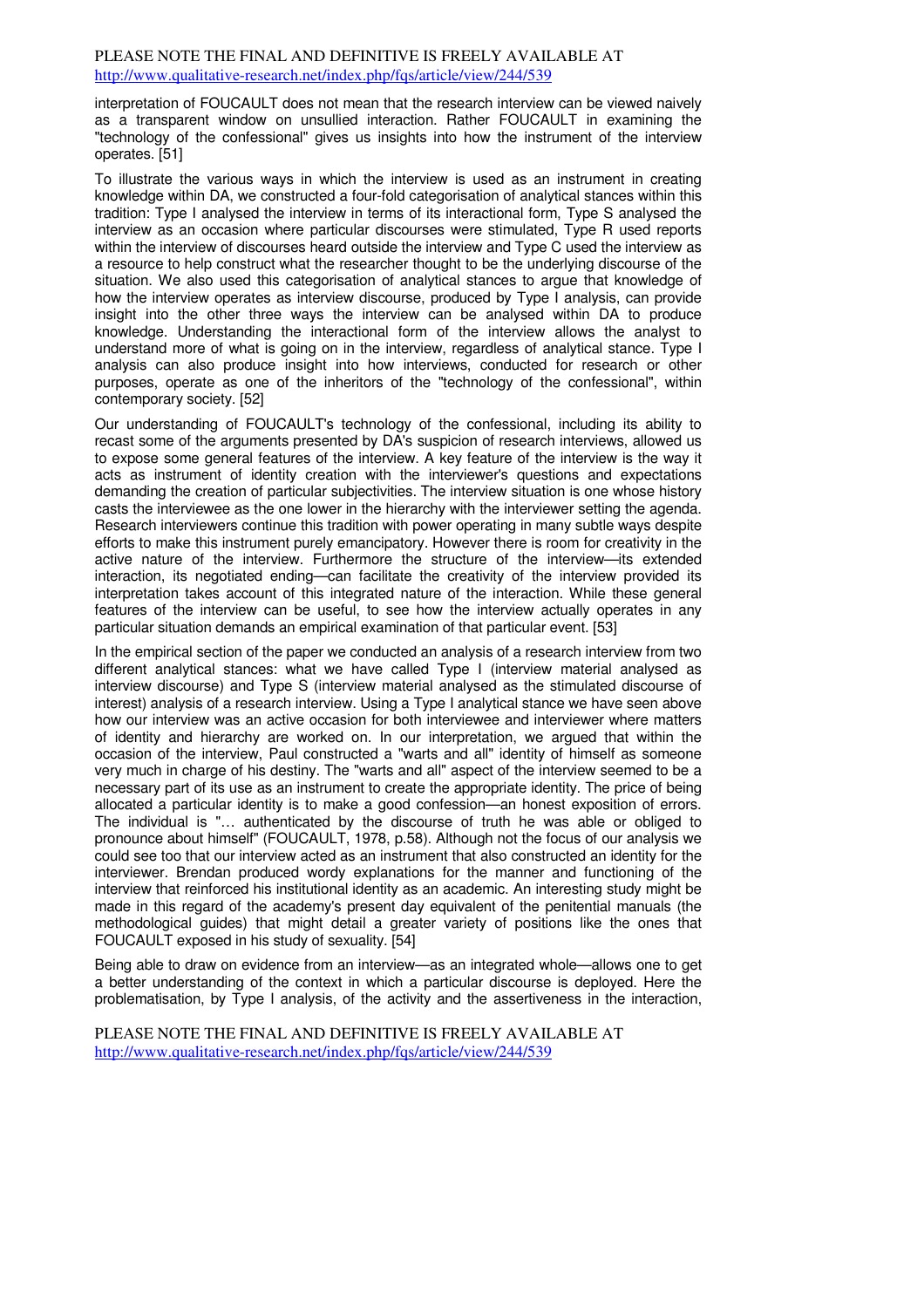gave extra weight to the Type S analysis's claim that the stimulated discourse was one which cast the interviewee in a particularly active role. The strategy-enterprise discourse may be the reason for this particular interviewee's assertiveness in a genre of interaction (the interview) that would typically position him as passive. Thus we can see that the interview as a research instrument can act as an analytical resource. This is analogous to SPEER and HUTCHBY's (2003) claim that orientation to the presence of recording devices can be treated as an analytical resource when analysing recorded conversation. Research which does this has the potential not only to aid all discourse analytical uses of interviews but also to aid a more rigorous use of the research interview more generally. [55]

The analyst has a lot of text from each essentially discreet interview from which to construct an interpretation of the interaction. Without reproducing the whole text of the interview, readers are reliant on our integrity as researchers to fairly represent this integrated whole. For example, readers need to trust that researchers will avoid at least the intra-interview version of what SILVERMAN (2001, p.34) terms anecdotalism. An interviewer-researcher has a further test of an interpretation: its coherence with the interviewer's holistic understanding of the interview. Much of this overall understanding will remain tacit. Analysis of interviews is therefore incorrigibly interpretative. The importance of interviewer's interpretations cannot and should not be deleted from the research. Always "… the revelation of confession had to be coupled with the decipherment of what was said" (FOUCAULT, 1978, p.66), but this remains true whether the confession takes the form of a research interview or any other interaction of the confessing society. Interpretation remains an inherent part of the production of truth from the interview as an instrument of research: "If one had to confess, this was ... because the work of producing the truth was obliged to pass through this relationship if it was to be scientifically validated" (FOUCAULT, 1978, p.66). In the discourse analysis of interviews (and indeed other interactions) it is important to be honestly reflexive about researcher interpretation of context, while not using it as an excuse for failing to make the trail from data to conclusions as transparent as possible. [56]

Deeper understanding of any discourse genre such as the research interview should not lead to its avoidance but rather its more judicious and informed use. As one of the earliest authors to critique the interview puts it: "I am not trying to persuade researchers to abandon interviewing altogether" (BRIGGS, 1986, p.4; italics in original). The interview should not be abandoned as some sort of unnatural abomination whose artificiality makes it too selfconscious and reflexive an interaction for the natives and thus an improper object of sociological inquiry. Extreme condemnations of interviews could even blind us to the more general lessons of the interview critique and the consequences of a confessing society for research methods, for no genre of interaction is untouched by the reflexivity of our age. The trick is not to find a purely natural interaction that can be analysed objectively but to understand how the discourse in the interaction is produced. As FOUCAULT (1980b p.118) puts it:

"Now I believe the problem does not consist in drawing the line between that in a discourse which falls under the category of scientificity or truth, and that which comes under some other category, but in seeing historically how effects of truth are produced within discourses which in themselves are neither true nor false." [57]

When using interview data we have rich sources of methodological reflection on the relevant issues. Both methodologically and in the life-world we, as researchers and researched, have the resources to know the interview more than in many forms of interaction. This article has sought to get to know the interview better—engaging with, rather than abandoning either the interview or its critique. Rather than seeking an unsullied natural interaction from which they can feel distanced and removed, researchers should work with our hard-won knowledge of the technology of the confessional when analysing interview data. The four-fold categorisation of discourse analytical stances we have proposed in this article allows DA researchers to do just that. [58]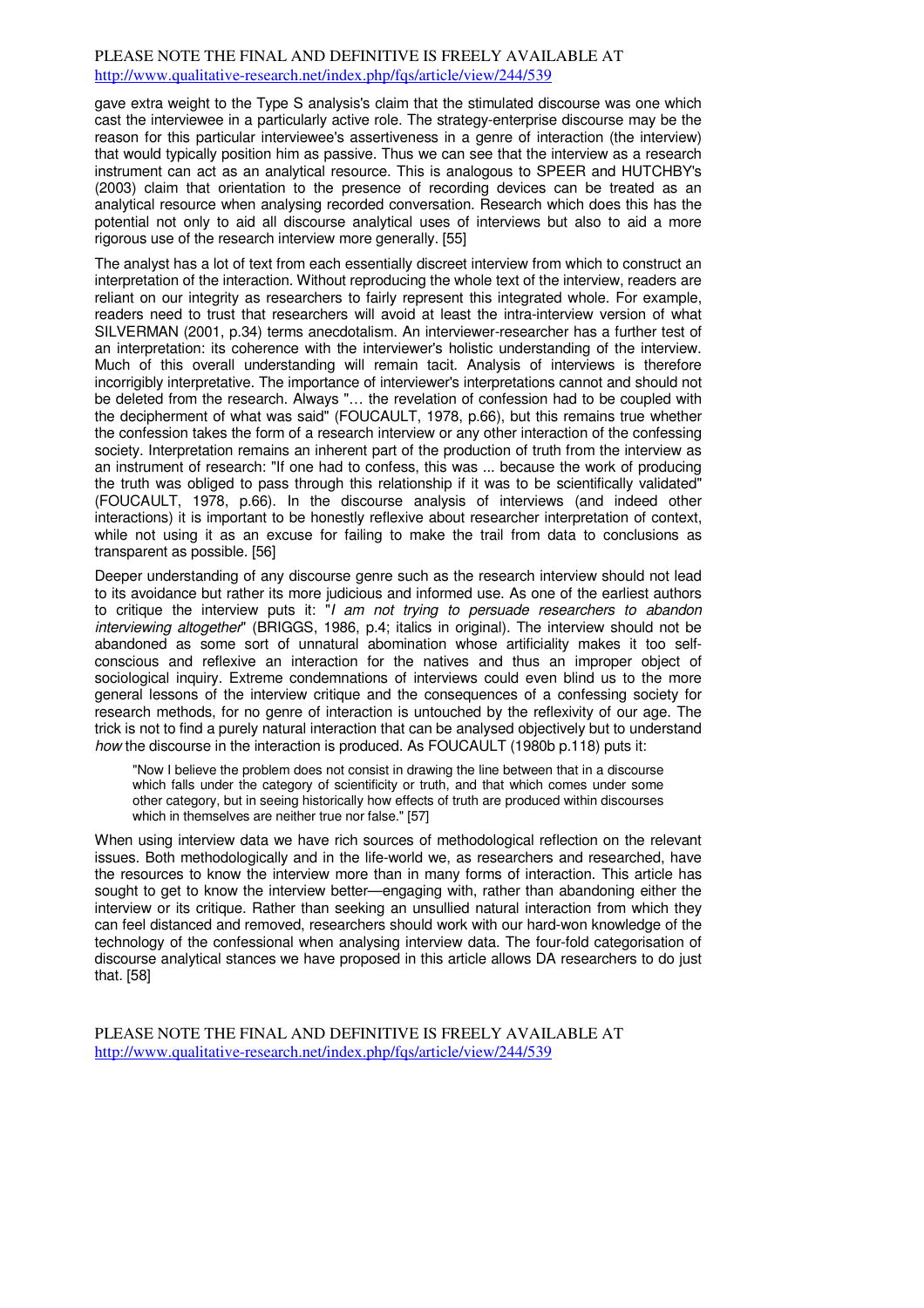#### **Acknowledgements**

The authors would like to thank the editors and reviewers of FQS for their very helpful and constructive comments during the redrafting process. Additionally members of the Discourse Analysis Group at Dublin Institute of Technology also made many helpful contributions on early drafts of the paper.

#### **References**

Ashmore, Malcolm & Reed, Darren (2000). Innocence and nostalgia in conversation analysis: The dynamic relations of tape and transcript [45 paragraphs]. Forum Qualitative Sozialforschung / Forum: Qualitative Social Research, 1(3), Art, 3, http://www.qualitative-research.net/fqs-texte/3-00/3- 00ashmorereed-e.htm [Date of Access: 12/30/2005].

Atkinson, J. Maxwell & Heritage, John (1984). Transcription notation. In J. Maxwell Atkinson & John Heritage (Eds.), Structures of social interaction (xx-xx). New York: Cambridge University Press.

Atkinson, Paul & Silverman, David (1997). Kundera's immortality: The interview society and the invention of the self. Qualitative Inquiry, 3(3), 304-25.

Austin, John Langshaw (1998). Performatives and constatives. In Maria Baghramian (Ed.), Modern philosophy of language (pp.110-123). London: J.M. Dent.

Baker, Fiona & Freeman, Olivia (2003). Big Brother: A postmodern consumption experience. Presented at the 17th Nordic Conference of Business Studies (NFF Scandinavian Academy of Management), 14th to the 16th of August 2003, University of Iceland, Reykjavik.

Baxter, Judith (2003). Positioning gender in discourse: A feminist methodology. New York: Palgrave MacMillan.

Billig, Michael (1999). Whose terms? Whose ordinariness? Rhetoric and ideology in conversation analysis. Discourse & Society, 10 (4), 543-558.

Briggs, Charles L. (1986). Learning how to ask: A sociolinguistic appraisal of the role of the interview in social science research. Cambridge: Cambridge University Press.

Brinkmann, Svend & Kvale, Steinar (2005). Confronting the ethics of qualitative research. Journal of Constructivist Psychology, 18(2), 157 -181.

Burton, Frank & Carlen, Pat (1979). Official discourses: On discourse analysis, government publications, ideology and the state. London: Routledge & Keegan Paul.

Carr, Patricia & Beaver, Graham (2002). The enterprise culture: Understanding a misunderstood concept. Journal of Strategic Change, 11(2), 105-113.

Chomsky, Noam (1998). Form and meaning in natural Languages. In Maria Baghramian (Ed.), Modern philosophy of language (pp.294-308). London: J.M. Dent.

Čmejrková, Svetla & Prevignano, Carlo L. (2003). Discussing conversation analysis: The work of Emmanuel A. Schegloff. In Carlo L. Prevignano & Paul J. Thilbault (Eds.), Discussing conversation analysis: the work of Emmanuel A. Schegloff (pp.11-55). Amsterdam/Philadelphia: John Benjamins Publishing Company.

De Saussure, Ferdinand (1983). Course in general linguistics (translated by Roy Harris, edited by Charles Bally, Albert Sechehaye & Albert Riedlinger). London: Duckworth.

Doolin, Bill (2003). Narratives of change: Discourse, technology and organization. Organization, 10(4), 751-770.

Fairclough, Norman (1992). Discourse and text: Lingustic and intertextual analysis within discourse analysis. Discourse and Society, 3(2), 193-217.

Fontana, Andrea (2003). Postmodern trends in interviewing. In Jaber F. Gubrium & James A. Holstein (Eds.), Postmodern interviewing (pp.51-65). Thousand Oaks: Sage.

PLEASE NOTE THE FINAL AND DEFINITIVE IS FREELY AVAILABLE AT http://www.qualitative-research.net/index.php/fqs/article/view/244/539

Comment [FOS1]: Page number missing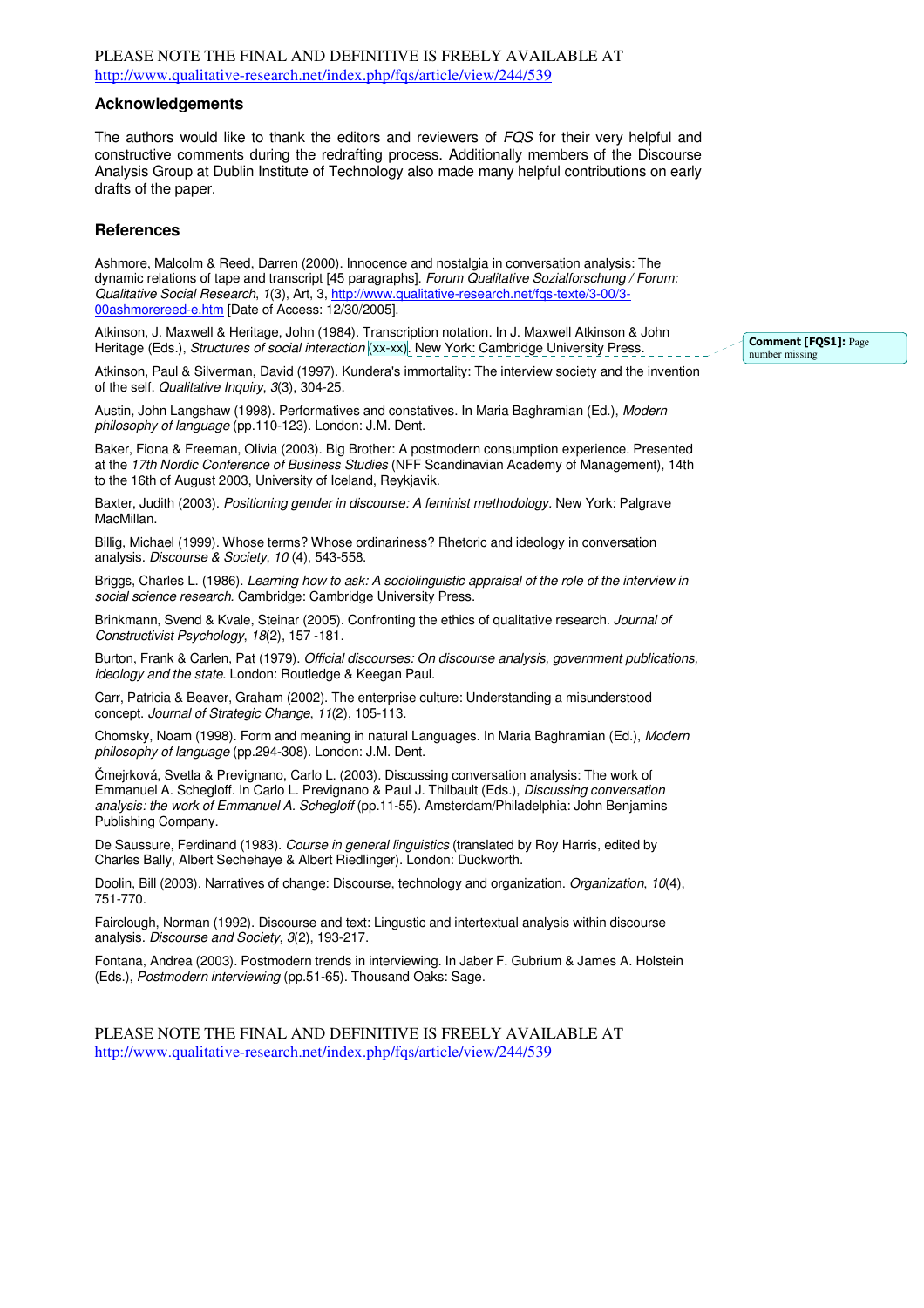Fontana, Andrea & Frey, James H. (2000). The Interview: From structured questions to negotiated text. In Norman Denzin and Yvonna Lincoln (Eds.), Handbook of qualitative research (pp.645-679). London: Sage.

Foucault, Michel (1972). The archaeology of knowledge (translated by Alan M. Sheridan Smith). London: Tavistock.

Foucault, Michel (1973). The birth of the clinic: An archaeology of medical perception (translated by Alan M. Sheridan). London, Routledge.

Foucault, Michel (1978) The history of sexuality: Volume 1, an introduction: The will to knowledge (translated by Robert Hurley). London: Penguin.

Foucault, Michel (1980a). Powers and strategies: Interview with the editorial collective of Les révoltes logiques (translated by Colin Gordon). In Colin Gordon (Ed.), Michel Foucault: Power/Knowledge: Selected interviews and other writings, 1972-1977 (pp.134-145). Brighton: Harvester.

Foucault, Michel (1980b). Truth and power: Interview with Alessandro Fontana and Pasquale Pasquino (translated by Colin Gordon). In Colin Gordon (Ed.), Michel Foucault: Power/Knowledge: Selected interviews and other writings, 1972-1977 (pp.109-133). Brighton: Harvester.

Foucault, Michel (1988). The concern for truth: An interview by Francis Ewald (translated by Alan Sheridan). In Lawrence D. Kritzman (Ed.), Michel Foucault: Politics, philosophy, culture: Interviews and other writings 1977-1984, (pp.255-267). London: Routledge.

Foucault, Michel (2006). Psychiatric power: Lectures at the Collège de France 1973-1974 (edited by Jacques Lagrange, translated by Graham Burcell). Basingstoke, Palgrave Macmillan.

Gabler, Neal (1998). Life the movie: How entertainment conquered reality. New York: Vintage Books.

Gilbert, Nigel G. & Mulkay, Michael (1984). Opening Pandora's box: A sociological analysis of scientists' discourse. Cambridge: Cambridge Univeristy Press.

Grey, Christopher (2004). Enterprise, management and politics. The International Journal of Entrepreneurship and Innovation, 5(1), 9-13.

Gubrium, Jaber F. & Holstein, James A. (2003). From the individual interview to the interview society. In Jaber F. Gubrium & James A. Holstein (Eds.), Postmodern interviewing (pp.21-50) Thousand Oaks: Sage.

Hardy, Cynthia, Palmer, Ian & Phillips, Nelson (2000). Discourse as a strategic resource. Human Relations, 53(9), 1227-48.

Harré, Rom, & Gillet, Grant (1994). The discursive mind. Thousand Oaks: Sage.

Holstein, James A. & Gubrium, Jaber F. (1997). Active interviewing. In David Silverman (Ed.), Qualitative research—theory, method and practice (pp.113-29) London: Sage.

Hook, Derek (2001). Discourse, knowledge, materiality, history: Foucault and discourse analysis. Theory and Psychology, 11(4), 521-547.

Kendall, Gavin & Wickham, Gary (1999). Using Foucault's methods. London: Sage.

Kitzinger, Celia & Frith, Hannah (1999). Just say no? The use of conversation analysis in developing a feminist perspective on sexual refusal. Discourse and Society, 10(3 ) 293-316.

Knights, David & Morgan, Glenn (1991). Corporate strategy, organizations, and subjectivity: A critique. Organization Studies, 12(291), 251-274.

Knights, David & Morgan, Glenn (1995). Strategy under the microscope: Strategic management and IT in financial services. Journal of Management Studies, 32(2), 191-214.

Kress, Gunther & Van Leeuwen, Theo (1999). Front pages: Analysis of newspaper layout. In Allan Bell & Peter Garret (Eds.), Approaches to media discourse (pp.186-218). Oxford: Blackwell.

Lee, Yew-Jin & Roth, Wolff-Michael (2003). Making a scientist: Discursive "doing" of identity and selfpresentation during research interviews [37 paragraphs]. Forum Qualitative Sozialforschung / Forum: Qualitative Social Research, 5(1), Art. 12, http://www.qualitative-research.net/fqs-texte/1-04/1-04leerothe.htm [Date of Access: 09/13/ 2006].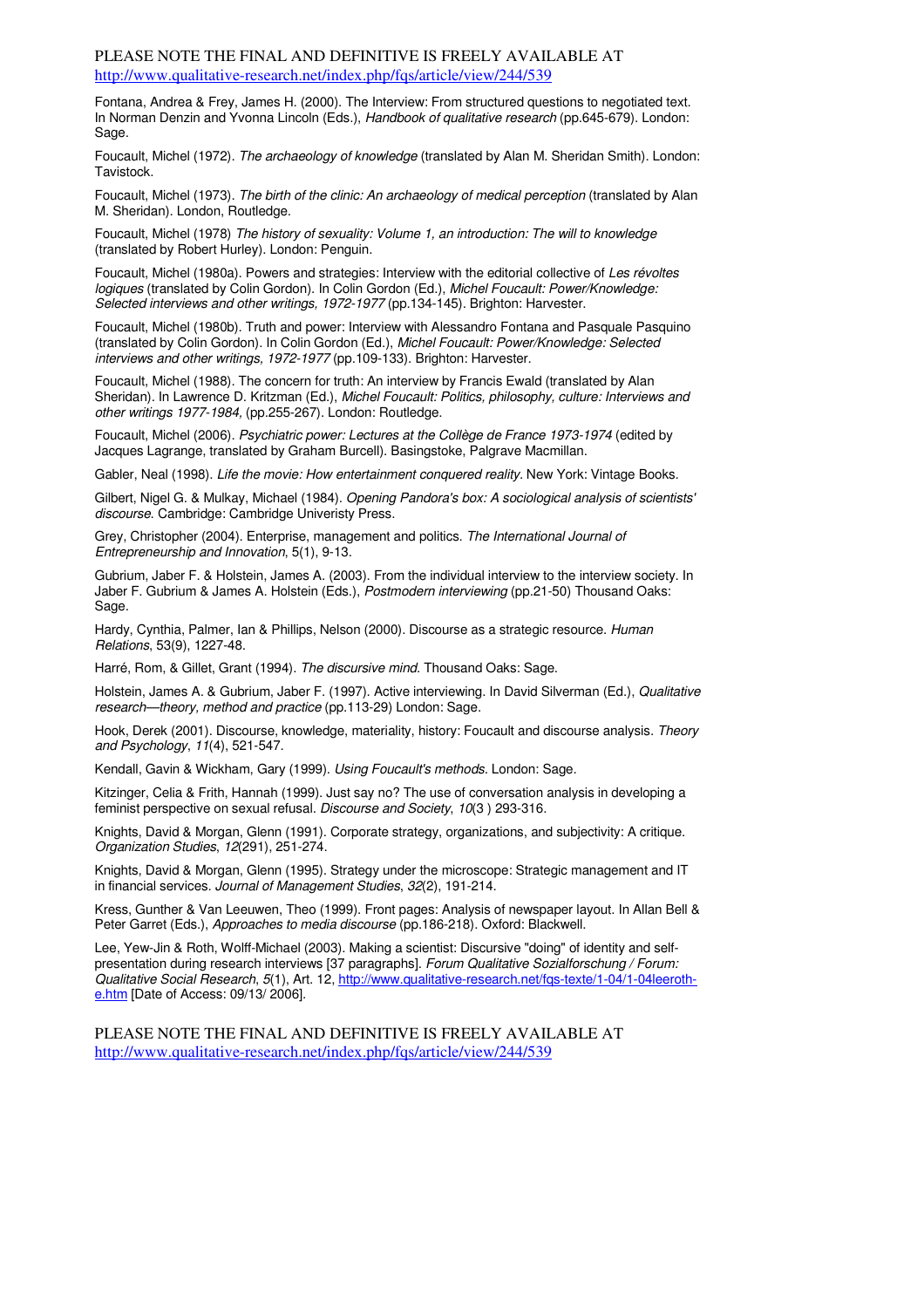McAuley, John, Duberley, Joanne & Cohen, Laurie (2000). The meaning professionals give to management.and strategy. Human Relations, 53(1), 87-116.

McGowan, Rosemary A. (2002). Organizational discourses: Sounds of silence. Phd Thesis, York University.

Miller, Jody & Glassner, Barry (1997).The "inside" and the "outside": finding realities in interviews. In David Silverman (Ed.), Qualitative research—theory, method and practice (pp.99-112). London: Sage.

Mishler, Elliot G. (1986). Research interviewing—context and narrative. Cambridge, MA: Harvard University Press.

Ng, Wilson, & De Cock, Christian (2002). Battle in the boardroom: A discursive perspective. Journal of Management Studies, 39(1), 23-49.

Potter, Jonathan (2002). Two kinds of natural. Discourse Studies, 4(4), 539-542.

Potter, Jonathan & Hepburn, Alexa (2005). Qualitative interviews in psychology: Problems and possibilities. Qualitative Research in Psychology, 2(4), 281-307.

Potter, Jonathan & Wetherell, Margaret (1987). Discourse and social psychology: beyond attitudes and behaviour. London: Sage.

Potter, Jonathan & Wetherell, Margaret (1995). Natural order why social psycholologists should study (a constructed version of) natural language, and why they have not done so. Journal of Language and Social Psychology, 14(1-2), 216-22.

Räisänen, Christine & Linde, Anneli (2004).Technologizing discourse to standardize projects in multiproject organizations: Hegemony by consensus. Organization, 11(1), 101-121.

Rapley, Mark & Antaki, Charles. (1998). "What do you think about?" Generating views in an interview. Text, 18(4), 587-608.

Rigg, Clare (2005) "It"s in the way they talk": A discourse analysis of managing in two small businesses. International Journal of Entrepreneurial Behaviour & Research, 11(1), 58-75.

Sacks, Harvey (1995). Lectures on conversation Volume II. In Harvey Sacks, Lectures on conversation Volumes I & II (edited by Gail Jeffferson, pp. xx-xx). Oxford: Basil Blackwell.

Schegloff, Emanuel A. (1997) Whose text? Whose context? Discourse & Society, 8(2),165-187.

Schegloff, Emanuel A. (1998) Reply to Wetherell. Discourse & Society, 9(3), 413-416.

Schegloff, Emanuel A. (1999a) Discourse, pragmatics, conversation analysis. Discourse Studies, 1(4), 405-35.

Schegloff, Emanuel A. (1999b). "Schegloff's Text" as "Billig's Data": A critical reply. Discourse & Society, 10(4) 558-72.

Schegloff, Emanuel A. (1999c). Naivete Vs sophistication or discipline vs self indulgence: A rejoinder to Billig. Discourse & Society, 10(4), 577-582.

Silverman, David (2001). Interpreting qualitative data—methods for analysing talk, text and interaction. (2nd ed.) London: Sage.

Slembrouck, Stef (2004). Reflexivity and the research interview. Critical Discourse Studies, 1 (1), 91-112.

Soyland, A. J. & Kendall, Gavin (1997). Abusing Foucault: Methodology, critique and subversion. History and Philosophy of Psychology Section Newsletter 25: 9-17.

Speer, Susan A. (2002) "Natural" and "Contrived" data: A sustainable distinction?. Discourse Studies, 4(4), 511-525.

Speer, Susan A. & Hutchby, Ian (2003) From Ethics to Analytics: Aspects of Participants' Orientations to the Presence and Relevance of Recording Devices. Sociology, 37(2), 315-337.

Torode, Brian (1995) Negotiating "Advice" in a call to a consumer help line. In Alan Firth (Ed.) The discourse of negotiation: Studies of language in the workplace (pp.345-372.) Oxford: Pergamon.

Vaara, Eero (2002). On the discursive construction of success/failure in narratives of post-merger integration. Organization Studies, 23(2), 211-249.

PLEASE NOTE THE FINAL AND DEFINITIVE IS FREELY AVAILABLE AT http://www.qualitative-research.net/index.php/fqs/article/view/244/539

Comment [FQS2]: Page numbers missing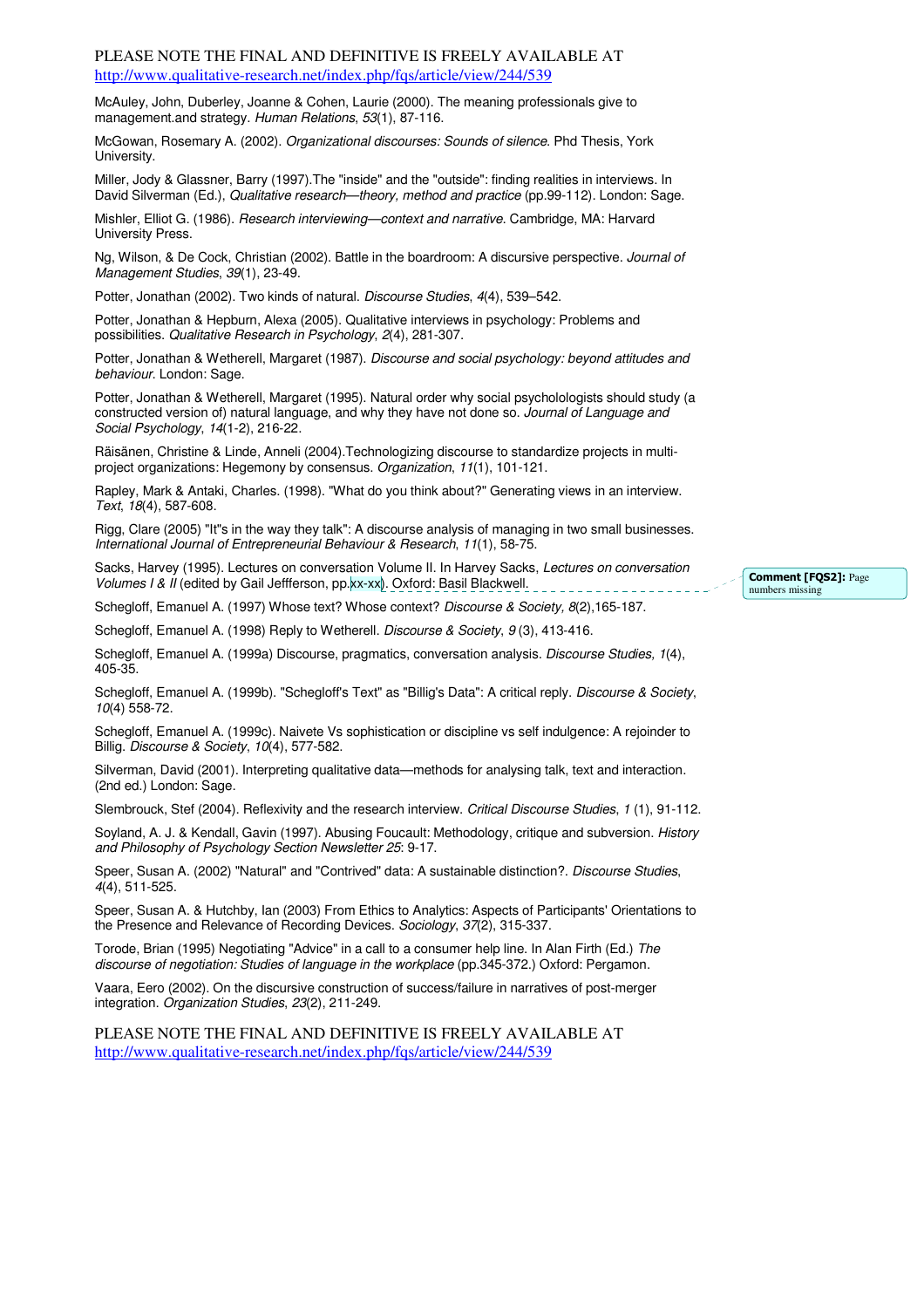Van Zoonen, Liesbet (2001). Desire and resistance: Big brother and the recognition of everyday life. Media, Culture & Society, 23(5), 669-77.

Wetherell, Margaret (1998). Positioning and interpretative repertoires: Conversation analysis and poststructuralism in dialogue. Discourse & Society, 9(3), 387-412.

Wood, Linda A & Kroger, Rolf (2000). Doing discourse analysis. London: Sage.

Wooffitt, Robin (2005). Conversation analysis and discourse analysis: A comparative and critical introduction. London: Sage.

Widdicombe, Sue & Wooffitt, Robin (1995). The language of youth subcultures: Social identity in action. New York: Harvester Wheatsheaf.

Wittgenstein, Ludwig (1998). Philosophical investigations. In Maria Baghramian (Ed.), Modern philosophy of langauge (pp.89-106). London: J.M. Dent.

# **Appendix 1: Jefferson Style Notation Used<sup>1</sup>**

| <b>Symbol</b>            | Meaning                                                                                                                        |
|--------------------------|--------------------------------------------------------------------------------------------------------------------------------|
| (.)                      | A brief but noticeable pause.                                                                                                  |
| $\cdot$                  | A stopping fall in tone                                                                                                        |
| $\overline{\phantom{a}}$ | A continuing intonation                                                                                                        |
| ?                        | A rising inflection                                                                                                            |
| $($ # $)$                | A timed paused where # is the number of seconds                                                                                |
| >text<                   | enclosed speech was delivered more quickly than<br>usual                                                                       |
| <text></text>            | enclosed speech was delivered more slowly than usual                                                                           |
|                          | Deliberating excluded talk within a turn                                                                                       |
| [text]                   | Square brackets enclose overlapping speech                                                                                     |
| ALL CAPS                 | Shouted or increased volume speech                                                                                             |
| Underlined text          | Speaker is stressing the underlined speech.                                                                                    |
| (text)                   | Unclear speech in the transcript, enclosed speech is<br>the transcriber's best guess.                                          |
| ((text)                  | Enclosed Text is a report of non-verbal activity,<br>deliberate replacement of part of speech or an inserted<br>clarification. |

# **Authors**

Brendan K. O'ROURKE lectures in economics and strategy at the Faculty of Business, Dublin Institute of Technology, Ireland. He is also pursuing a PhD at Brunel University in the United Kingdom where his research is on discourses of small firm proprietors.

Contact:

Brendan K. O'Rourke

 1 This transcription notation is based on the notation developed by Gail JEFFERSON as described in ATKINSON and HERITAGE (1984).

PLEASE NOTE THE FINAL AND DEFINITIVE IS FREELY AVAILABLE AT http://www.qualitative-research.net/index.php/fqs/article/view/244/539